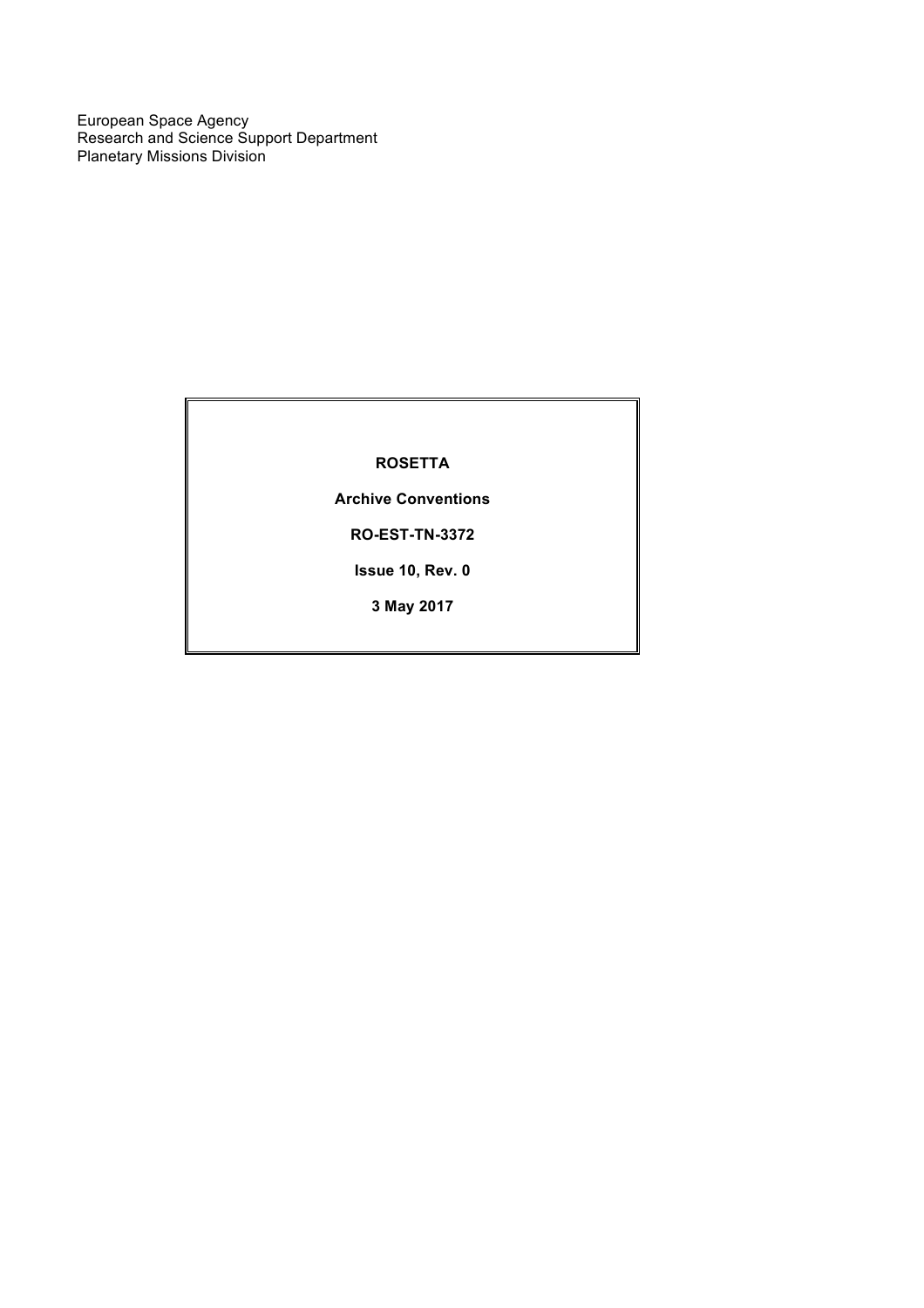

# **DOCUMENT APPROVAL**

Prepared by : Maud Barthelemy

- Approved by : David Heather Archive Coordinator
- Approved by : Laurence O'Rourke Downlink Coordinator
- Approved by : Patrick Martin Mission Manager
- Approved by : Matthew Taylor Project Scientist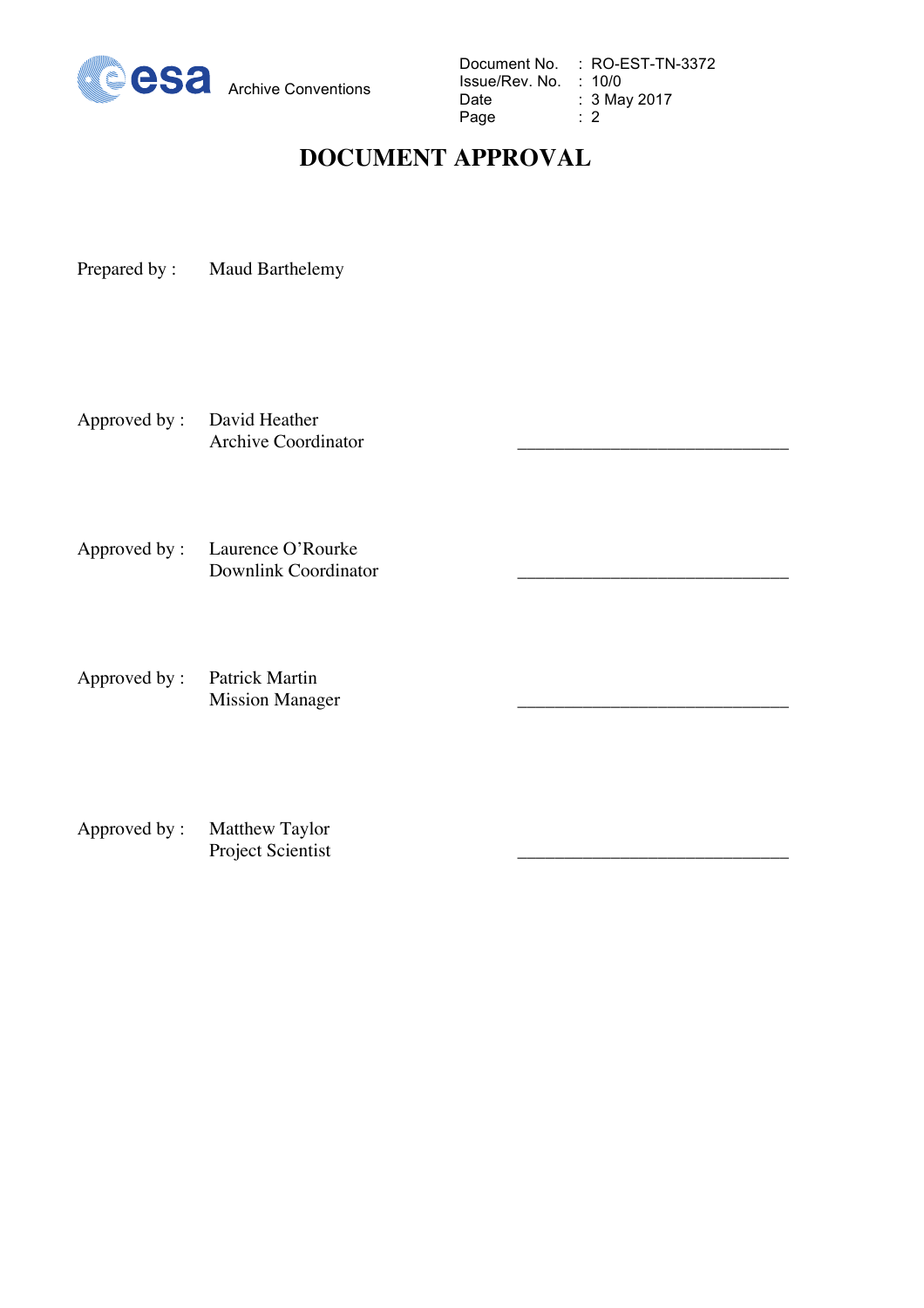

Distribution List

| Recipient                                   | Organisation | Recipient | Organisation |
|---------------------------------------------|--------------|-----------|--------------|
| <b>RSOC</b>                                 |              |           |              |
| <b>PDS-SBN</b>                              |              |           |              |
| All Rosetta PIs and<br>Archive responsibles |              |           |              |
|                                             |              |           |              |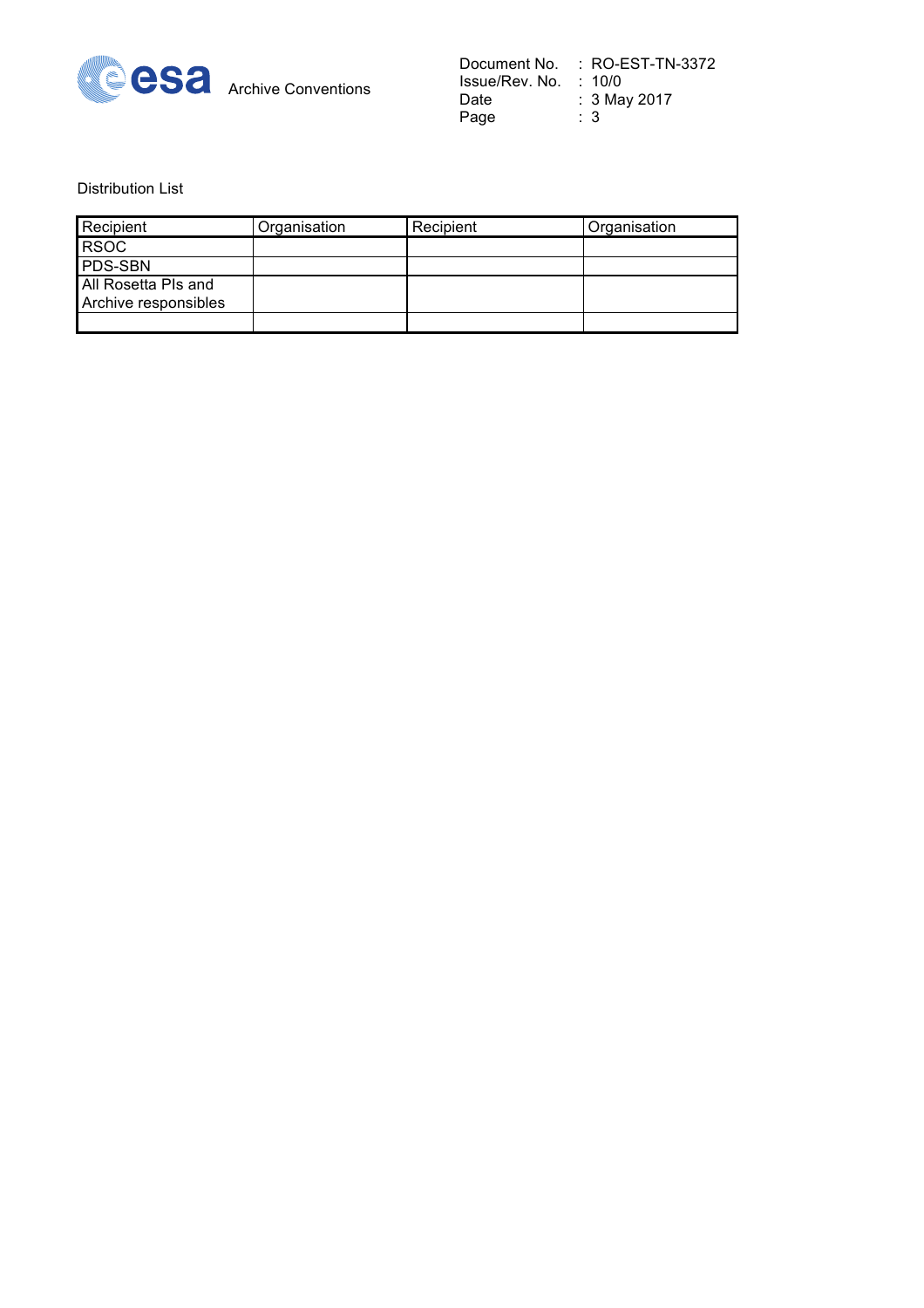

### Change Record Sheet

| Date                  | Iss.           | Rev.           | pp. | Description / Authority                                             | CR No. |
|-----------------------|----------------|----------------|-----|---------------------------------------------------------------------|--------|
| 10 Jan                | $\mathbf{1}$   |                |     | First issue. This document previously                               |        |
| 2006                  |                |                |     | constituted appendix F of the Archive                               |        |
|                       |                |                |     | Plan (AD1). It was moved to a separate                              |        |
|                       |                |                |     | document in order to facilitate frequent                            |        |
|                       |                |                |     | updating.                                                           |        |
|                       |                |                |     | Made a few corrections, mainly                                      |        |
|                       |                |                |     | affecting the values of                                             |        |
|                       |                |                |     | INSTRUMENT ID/NAME for some                                         |        |
|                       |                |                |     | experiments.                                                        |        |
|                       |                |                |     | Added a table of the corresponding                                  |        |
|                       |                |                |     | values for PROCESSING LEVEL ID                                      |        |
|                       |                |                |     | and PRODUCT TYPE.                                                   |        |
|                       |                |                |     | Added chapter "Geometry Information".                               |        |
| 24 Jan                | $\mathbf{1}$   | $\mathbf{1}$   |     | Modified INSTRUMENT ID/NAME for                                     |        |
| 2006                  |                |                |     | Lander teams (SESAME, ROLIS,                                        |        |
|                       |                |                |     | MUPUS, ROMAP)                                                       |        |
| 31 Jan<br>2006        | $\mathbf{1}$   | $\overline{2}$ |     | Modified INSTRUMENT NAME for<br><b>PTOLEMY</b>                      |        |
| 06 March              | $\mathbf{1}$   | 3              |     | TARGET NAME = JUPITER added                                         |        |
| 13 March              | $\overline{2}$ | 0              |     | Reference frame                                                     |        |
| 2007                  |                |                |     |                                                                     |        |
| 14                    | $\overline{2}$ | $\mathbf 1$    |     | Geometry keywords in the labels<br>Time of computation for geometry |        |
| March2007             |                |                |     | parameters in the label                                             |        |
| 29 March              | $\overline{2}$ | $\overline{2}$ |     | Adding in the chapter 3.                                            |        |
| 2007                  |                |                |     | Typo.                                                               |        |
|                       |                |                |     | Authors.                                                            |        |
| 9 April               | $\overline{2}$ | 3              |     | 3.1 GEO indexes                                                     |        |
| 2007                  |                |                |     |                                                                     |        |
| 10 April              | $\overline{2}$ | 4              |     | LABEL RECORDS is not a required                                     |        |
| 2007                  |                |                |     | keywords for detached label.                                        |        |
| $\overline{26}$ April | $\overline{2}$ | 5              |     | Col opt/required added in table 1                                   |        |
| 2007                  |                |                |     | Ref for special agreement with SD2 on                               |        |
|                       |                |                |     | CRU in table 3(b).                                                  |        |
| 11 May                | 3              | 0              |     | Definition of the values inside the                                 |        |
| 2007                  |                |                |     | VOLDESC.CAT                                                         |        |
| 1 June                | 3              | $\mathbf{1}$   |     | MOON added as a target in Table5                                    |        |
| 2007                  |                |                |     |                                                                     |        |
| 7 June                | 3              | $\overline{2}$ |     | VOLUME object values updated.                                       |        |
| 8 June                | $\overline{3}$ | 3              |     | VOLUME object updated for RPC MAG                                   |        |
|                       |                |                |     | <b>COSIMA</b>                                                       |        |
| 18 June               | 3              | 4              |     | Update volume tables (See ) RAW ->                                  |        |
| 2007                  |                |                |     | CALIBRATED for MIRO.                                                |        |
|                       |                |                |     | GER instead of DE for RSI in Volume.<br>ROSETTA SCIENCE ARCHIVE in  |        |
|                       |                |                |     |                                                                     |        |
|                       |                |                |     | template of VOLDESC.CAT instead of<br>TBD.                          |        |
| 18 Sep                | 3              | 5              |     | Make clear section on Mandatory                                     |        |
| 2007                  |                |                |     | keywords 2. Geometry keywords                                       |        |
|                       |                |                |     | strongly recommended.                                               |        |
| 11Feb                 | 3              | 6              |     | VOLUME SET ID                                                       |        |
| 2008                  |                |                |     |                                                                     |        |
| 23 Feb                | 4              | 0              |     | Upper case notification. Section 3.1                                |        |
| 2009                  |                |                |     |                                                                     |        |
| 8 May                 | 5              | $\mathbf{1}$   |     | Update of Table 4, mission phase                                    |        |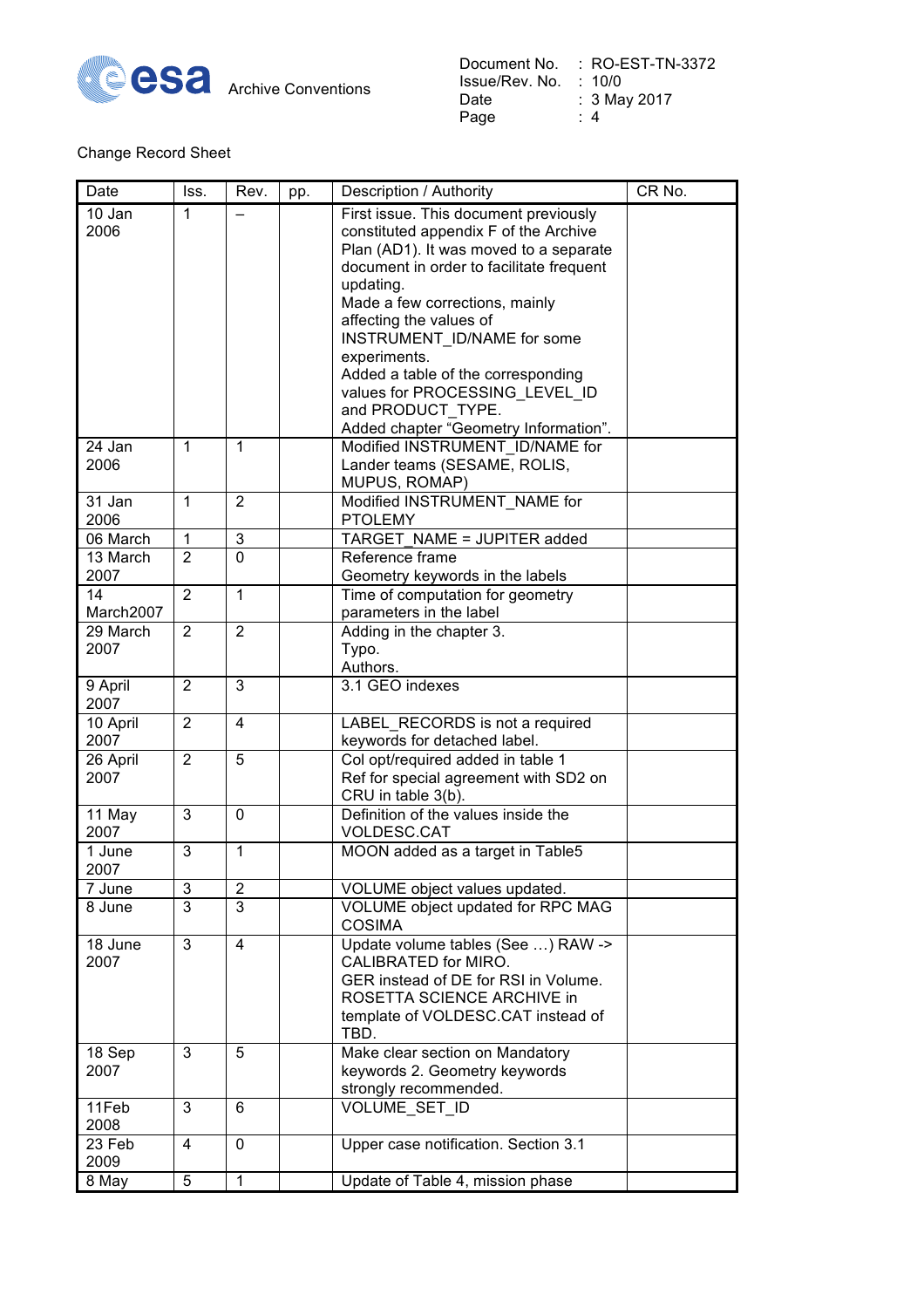

| Date                       | Iss.           | Rev.           | pp.            | Description / Authority                                                                                               | CR No. |
|----------------------------|----------------|----------------|----------------|-----------------------------------------------------------------------------------------------------------------------|--------|
| 2009                       |                |                |                | names with dates.<br>VOLUME_SET_ID Section 3.5.1<br>Payload checkout Table added for                                  |        |
|                            |                |                |                | OBSERVATION TYPE values. Section<br>3.2                                                                               |        |
| 17 Sep<br>2009             | 5              | 3              |                | Thermal characterisation added in<br>section 3.2.                                                                     |        |
| 12 Nov<br>2009             | 5              | $\overline{4}$ |                | VOLUME values definition clarified.<br>Section 2.3.                                                                   |        |
| 4 Feb<br>2010              | 5              | 5              |                | Calendar dates added (CR4B and<br>EAR3) Table 4                                                                       |        |
| 26 Jul<br>2010             | $\overline{5}$ | $\overline{7}$ |                | VOLUME SET NAME for the Lander<br>and OBSERVATION_TYPE updates.                                                       |        |
| 8 Jun 2011                 | 5              | 9              | 11             | MISSION PHASE NAME TABLE<br>updates with dates.                                                                       |        |
| 14 Aug<br>2013             | 6              | $\Omega$       | 19             | <b>VOLUME values for SREM</b><br><b>VOLUME values for ROMAP</b>                                                       |        |
| 21 Oct<br>2013             | $\overline{7}$ | $\Omega$       |                | MISSION PHASE NAME table<br>updates. One chapter added about                                                          |        |
| 11 Dec                     | $\overline{7}$ | $\mathbf{1}$   | $\overline{7}$ | delivery schedule.<br>Delivery Schedule (after SWT decision).                                                         |        |
| 2013                       |                |                | 8              | Mandatory and strongly recommended<br>keyword (pipeline version)                                                      |        |
|                            |                |                | 24             | Coordinate systems                                                                                                    |        |
| 7 Feb<br>2014              | $\overline{7}$ | 2              | 14             | SOLAR WIND target: "N/A" is the<br>correct TARGET TYPE                                                                |        |
| 11 Feb<br>2014             | $\overline{7}$ | 3              | 22             | Values for RPC MIP                                                                                                    |        |
| 21 Mar<br>2014             | $\overline{7}$ | 4, 5,<br>6     |                | MISSION_PHASE_NAME table                                                                                              |        |
| 23 Jan<br>2015             | $\overline{7}$ | $\overline{7}$ |                | TARGET_NAME correction for 67P                                                                                        |        |
| 27 Jan<br>2015             | $\overline{7}$ | 8              |                | MISSION PHASE and Sub Phases                                                                                          |        |
| 6 Apr 2015                 | $\overline{7}$ | 9              |                | MISSION_PHASE_NAME:<br>REBOUNDS and RBD added for<br>Lander archive.                                                  |        |
| 20 Apr<br>2015             | 8              | 0              |                | Mission Manager changed.<br>NOTE keyword in 4.2.5 section updated<br>with Cheops Reference Frame and S/c<br>Altitude. |        |
| 23 Apr<br>2015             | 8              | $\mathbf{1}$   |                | <b>VOLUME SET ID for GIADA</b>                                                                                        |        |
| 6 Aug<br>2015              | 8              | 2              |                | APXS VOLUME values. Dates for PHC,<br>PDCS, SDL, RBD, FSS                                                             |        |
| 19 Aug<br>2015             | 8              | 3              |                | ESC1 and PRELANDING dates                                                                                             |        |
| 20 Oct<br>2015             | 9              | $\mathbf 0$    |                | Date for mission extension added                                                                                      |        |
| 28 Nov<br>2016             | 9              | $\mathbf{1}$   |                | Update of EXT 1 dates                                                                                                 |        |
| $\overline{3}$ May<br>2017 | 10             | $\mathbf{0}$   |                | Extension of the GROUND phase to<br>2019                                                                              |        |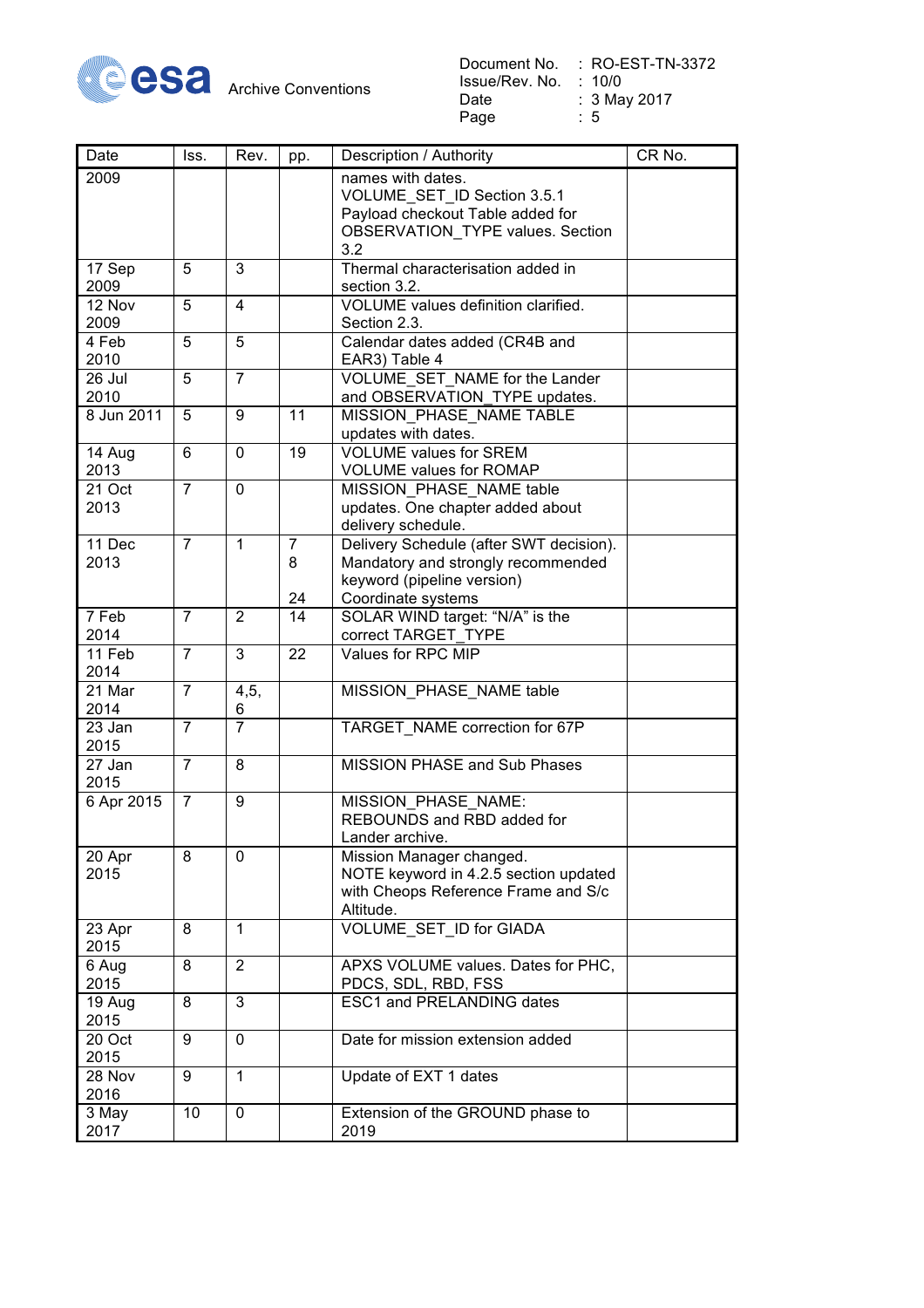

Document No. : RO-EST-TN-3372 Issue/Rev. No. Date Page : 10 / 0 : 3 May 201 7 : 6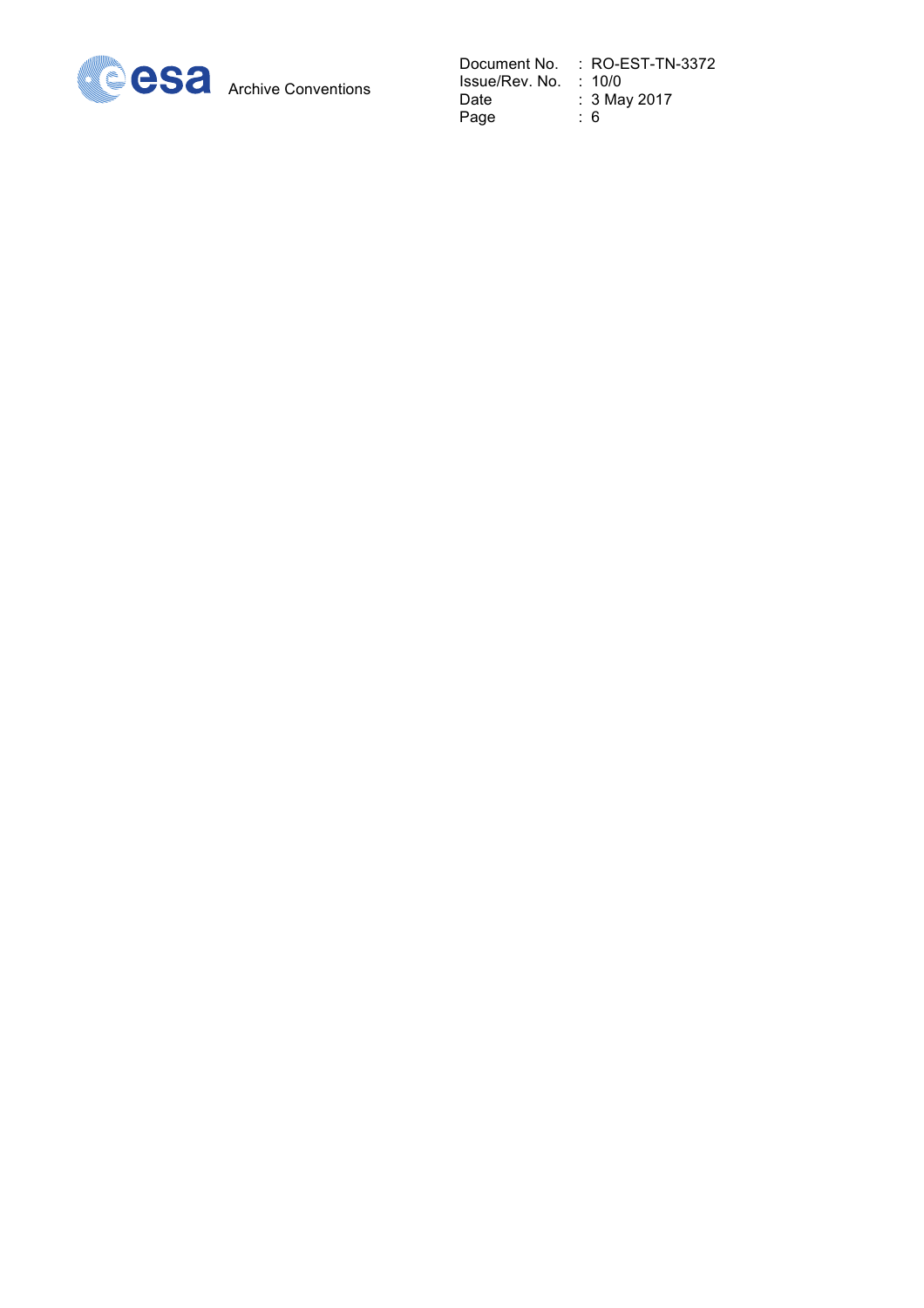

# **Table of Content**

| 1.1            |       |  |
|----------------|-------|--|
| 1.2            |       |  |
| 1.3            |       |  |
| 2.             |       |  |
| 3.             |       |  |
| 3.1            |       |  |
| 3.2            |       |  |
| 3.2.1          |       |  |
| 3.2.2          |       |  |
| 3.2.3          |       |  |
|                |       |  |
| 3.3.1          |       |  |
| 3.3.2          |       |  |
| 3.3.3          |       |  |
| 3.5.1          |       |  |
| 3.5.2          |       |  |
| 3.5.3<br>3.5.4 |       |  |
|                |       |  |
|                |       |  |
|                |       |  |
|                |       |  |
| 4.1.1          |       |  |
| 4.1.2          |       |  |
|                |       |  |
| 4.2.1          |       |  |
| 4.2.2          |       |  |
| 4.2.3          |       |  |
| 4.2.4          |       |  |
| 4.2.5          |       |  |
| 4.2.6          |       |  |
| 4.2.7          |       |  |
| 4.2.8          | EAICD |  |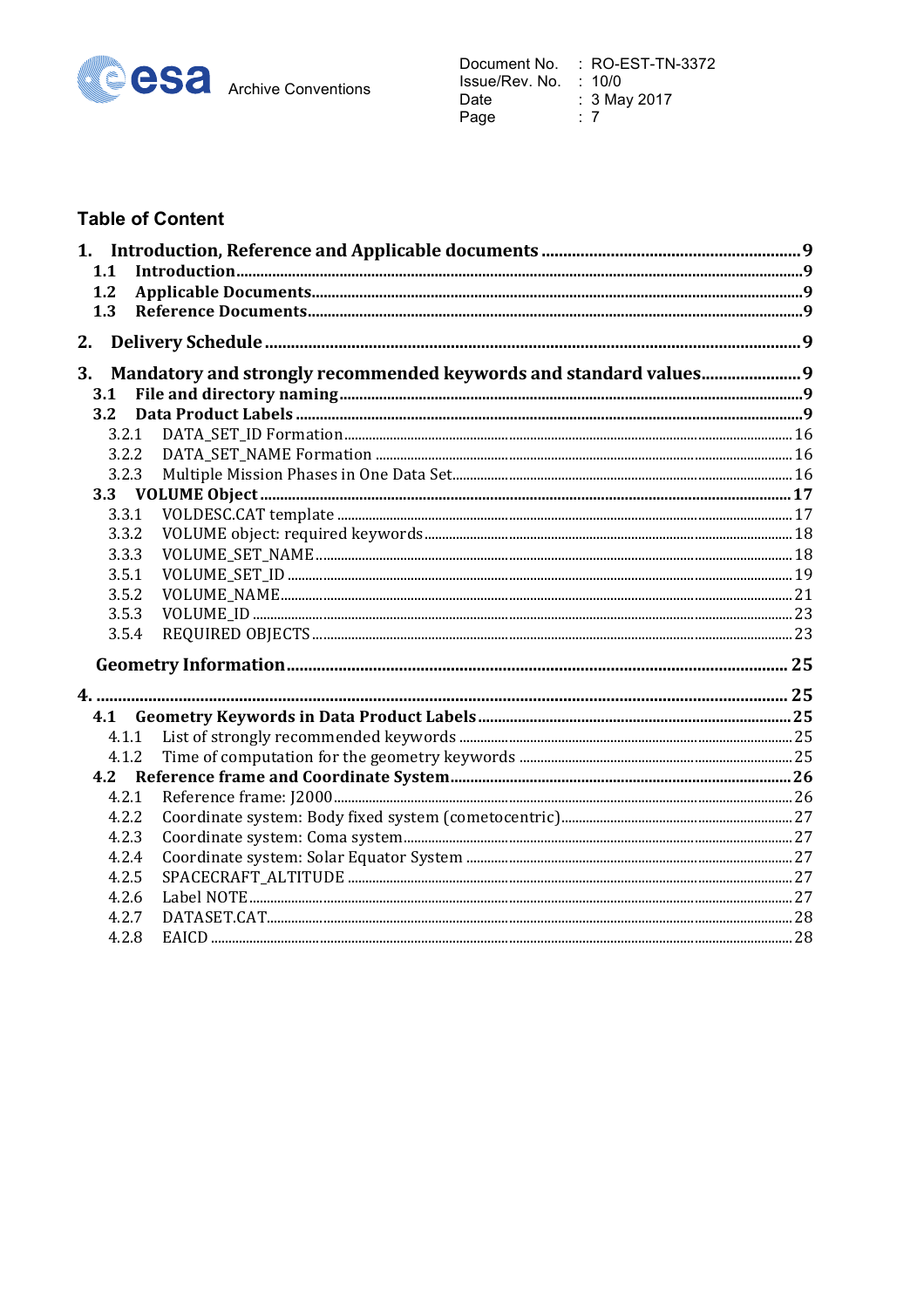

# **List of Tables**

| Table 7 Payload checkouts and corresponding OBSERVATION TYPE values (Values must be in quotes) 13 |  |
|---------------------------------------------------------------------------------------------------|--|
|                                                                                                   |  |
|                                                                                                   |  |
|                                                                                                   |  |
|                                                                                                   |  |
|                                                                                                   |  |
|                                                                                                   |  |
|                                                                                                   |  |
|                                                                                                   |  |
|                                                                                                   |  |
|                                                                                                   |  |
|                                                                                                   |  |
|                                                                                                   |  |
|                                                                                                   |  |
|                                                                                                   |  |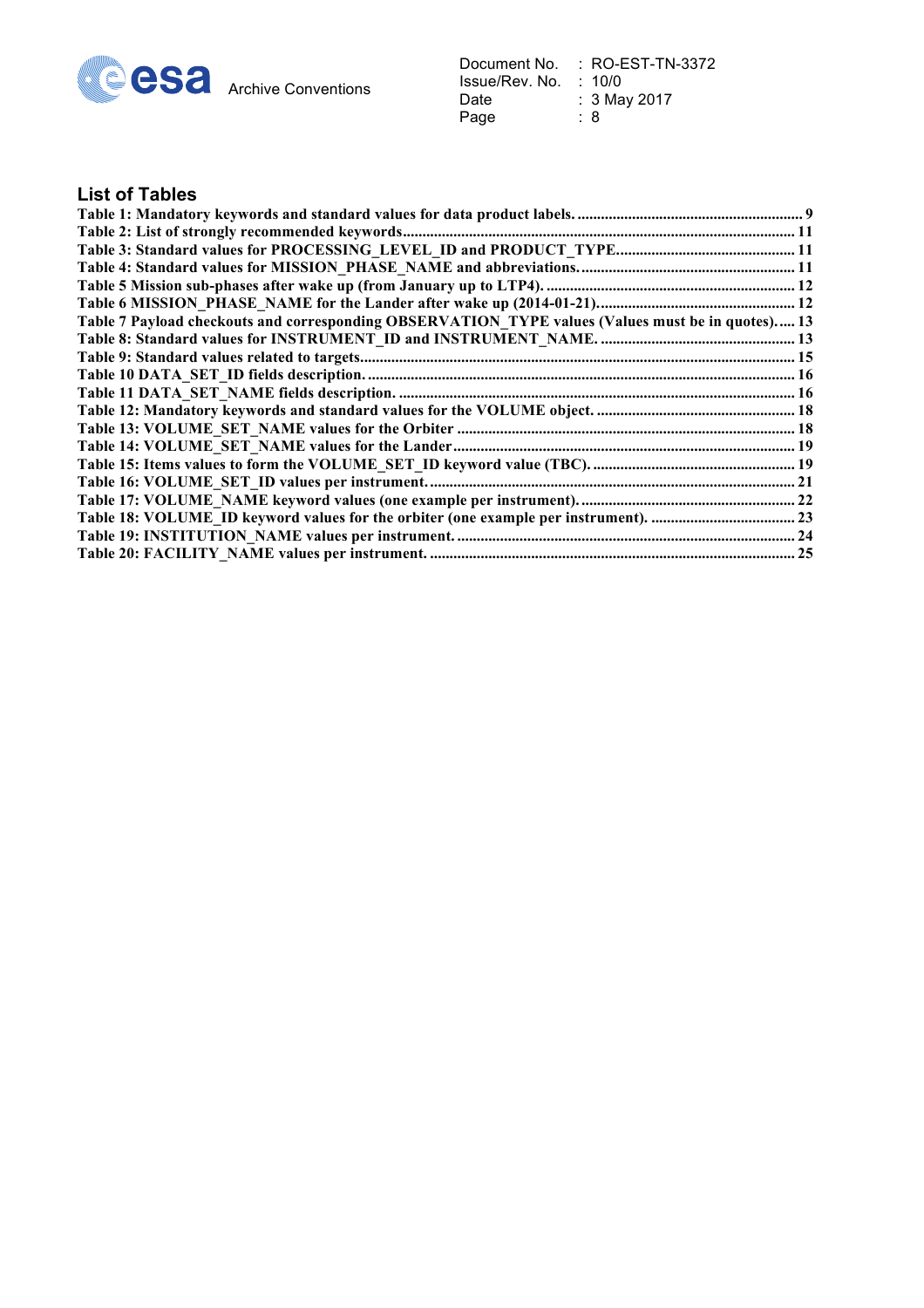

# **1. Introduction, Reference and Applicable documents**

### **1.1 Introduction**

This document defines the conventions that apply to the Rosetta Science Data Archive. The conventions are agreements and rules in addition to the PDS Standards AD2. Adoption of these conventions in all data sets will improve the consistency and aid the comprehension of the Rosetta archive.

The archiving process, responsibilities, schedule and top-level structure of the data sets are described in the Archive Plan AD1.

### **1.2 Applicable Documents**

AD1. Rosetta Archive Generation, Validation and Transfer Plan, RO-EST-PL-5011, Issue 2, Revision 3, 10 Jan 2006.

AD2. Planetary Data System Standards Reference, JPL D-7669, Part 2, Version 3.6, 1 Aug 2003.

AD3. RO-EST-MN-0811\_1\_1\_Minutes\_of\_the\_Lander\_SD2\_Telecon\_2004Dec15.doc

AD4. RO-SGS-MN-009\_1\_1\_Minutes\_of\_PHILAE\_Meeting\_2007Apr23.doc

### **1.3 Reference Documents**

Rosetta Mission Calendar, RO-ESC-TN-5026, Issue 2.1, Oct 2003.

# **2. Delivery Schedule**

The delivery schedule is defined by [AD1].

### **3. Mandatory and strongly recommended keywords and standard values**

# **3.1 File and directory naming**

In chapter 10, PDS recommends that archive products adhere to the ISO 9660 Level 2 specification. Part of this specification is the restrictive use of the upper case alphanumeric characters (A-Z, 0-9) and the underscore. For the ROSETTA mission, however, PDS and PSA have agreed that only the upper case alphanumeric characters (A-Z, 0-9) and the underscore may be used in file and directory names.

### **3.2 Data Product Labels**

**Table 1** lists the **keywords that are mandatory** for all data product labels of the Rosetta mission. Note that not all of these keywords are required by the PDS standards, the second column of this table provides the information on the PDS requirements. "N/A" ("Not Applicable") may be used for data elements of any type (i.e. text, date, numeric etc.) if needed.

The date/time expression YYYY-MM-DDThh:mm:ss[.fff] (without "Z") represents Universal Time Coordinated (UTC). This is erroneous in chapter 7 of the PDS Standards Reference Version 3.6 AD2, although the Change Log indicates that the "Z" was removed from the examples (according to a telecon with PDS-SBN on 4 November 2003).

Table 2 lists the strongly recommended keywords. After November 2013 SWT, the ROSETTA:PIPELINE\_VERSION\_ID keyword has been added to the list to follow the team pipeline and easy data set validation.

| Keyword                    | Req. or opt. for<br><b>PDS</b> | Max.<br>length | Standard value(s)           |
|----------------------------|--------------------------------|----------------|-----------------------------|
| PDS VERSION ID             | rea.                           |                | PDS3                        |
| LABEL REVISION NOTE        | opt.; in catalog               |                |                             |
| (only for catalogue files) | labels: req.                   | N/A            | "Vn.m"                      |
| RECORD TYPE                | reg.                           | 20             | FIXED LENGTH (recommended), |

*Table 1: Mandatory keywords and standard values for data product labels.*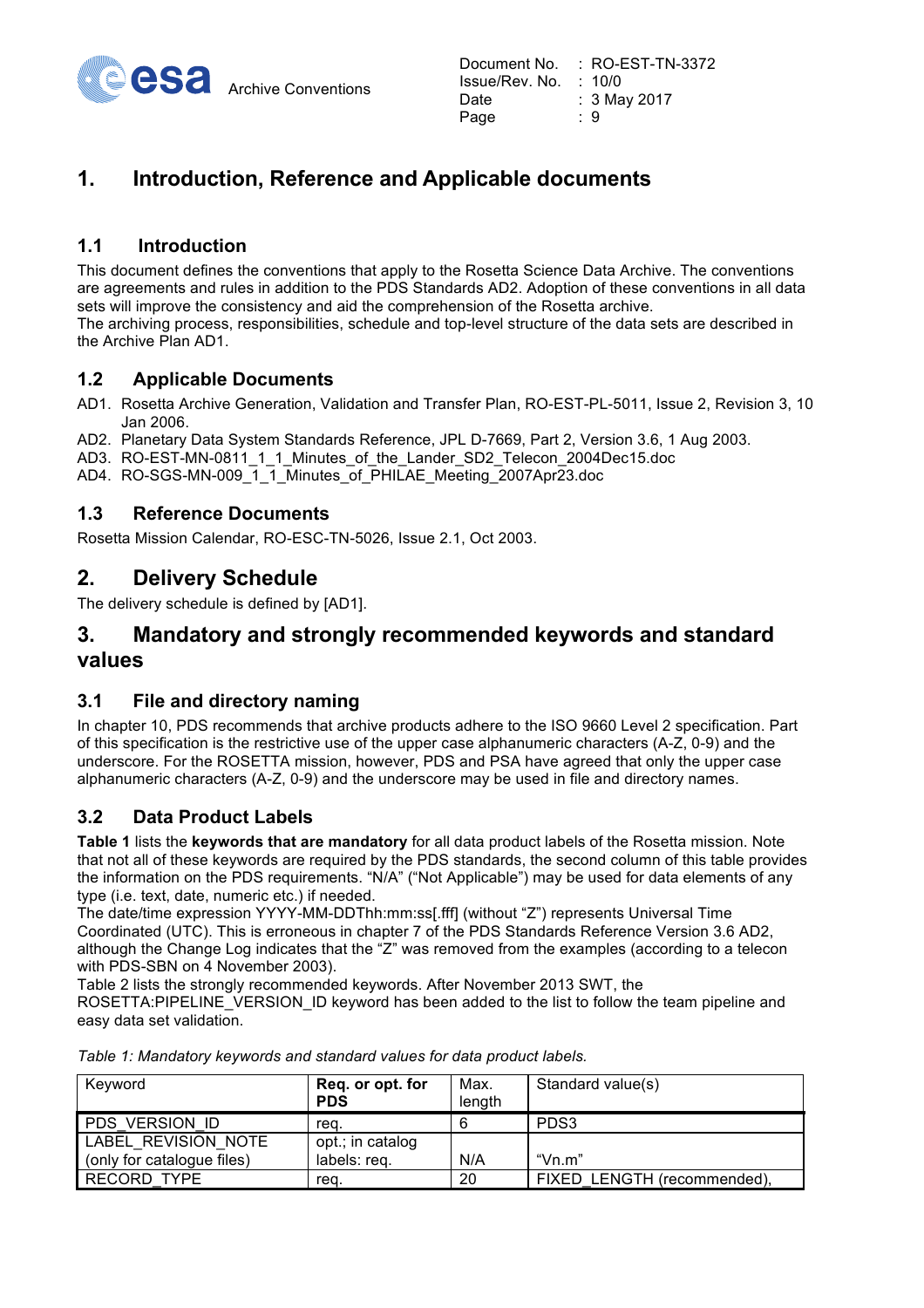

| Keyword                | Req. or opt. for<br><b>PDS</b> | Max.<br>length | Standard value(s)                                |
|------------------------|--------------------------------|----------------|--------------------------------------------------|
|                        |                                |                | VARIABLE_LENGTH, STREAM,<br><b>UNDEFINED</b>     |
| <b>RECORD BYTES</b>    | see section 5.3.2<br>of AD2    | N/A            |                                                  |
| FILE RECORDS           | see section 5.3.2<br>of AD2    | N/A            |                                                  |
| LABEL RECORDS          | see section 5.3.2<br>of AD2    | N/A            | Only for attached label.                         |
| DATA SET ID            | req.                           | 40             | formation rule see section 3.2.1                 |
| DATA SET NAME          | opt.                           | 60             | formation rule see section 3.2.2                 |
| PRODUCT ID             | req.                           | 40             | " <filename extension="" without="">"</filename> |
| PRODUCT CREATION TIME  | req.                           | 24             | YYYY-MM-DDThh:mm:ss[.fff]                        |
| PRODUCT TYPE           | opt.                           | 30             | see Table 3                                      |
|                        |                                |                | CODMAC level $1, 2, 3, , 8,$                     |
| PROCESSING LEVEL ID    | opt.                           | 1              | N, see Table 3                                   |
| <b>MISSION ID</b>      | opt.                           | N/A            | <b>ROSETTA</b>                                   |
| <b>MISSION NAME</b>    | opt.                           | 60             | "INTERNATIONAL ROSETTA<br><b>MISSION"</b>        |
| MISSION PHASE NAME     | opt.                           | 30             | see Table 4                                      |
| INSTRUMENT HOST ID     | opt.                           | $6\phantom{1}$ | RO, RL                                           |
| INSTRUMENT HOST NAME   | req.                           | 60             | "ROSETTA-ORBITER", "ROSETTA-<br>LANDER"          |
| <b>INSTRUMENT ID</b>   | opt.                           | 12             | see Table 8                                      |
| <b>INSTRUMENT NAME</b> | req.                           | 60             | see Table 8                                      |
| <b>INSTRUMENT TYPE</b> | opt.                           | 30             |                                                  |
| INSTRUMENT MODE ID     | opt.                           | 20             |                                                  |
| INSTRUMENT MODE DESC   | opt.                           | N/A            |                                                  |
| <b>TARGET NAME</b>     | req.                           | 120            | see Table 9                                      |
| TARGET TYPE            | opt.                           | 20             | see Table 9                                      |
| START TIME             | req.                           | 24             | YYYY-MM-DDThh:mm:ss[.fff]                        |
| <b>STOP TIME</b>       | req.                           | 24             | YYYY-MM-DDThh:mm:ss[.fff]                        |
| SPACECRAFT_CLOCK_STA   |                                |                |                                                  |
| RT COUNT               | req.                           | 30             | e.g. "1/21983325.39258"                          |
| SPACECRAFT_CLOCK_STO   |                                |                |                                                  |
| P COUNT                | req.                           | 30             | e.g. "1/21983325.39258"                          |
| PRODUCER ID            | opt.                           | 20             |                                                  |
| PRODUCER FULL NAME     | opt.                           | 60             |                                                  |
| PRODUCER INSTITUTION   |                                |                |                                                  |
| <b>NAME</b>            | opt.                           | 60             |                                                  |
| DATA QUALITY ID        | opt.                           | $\overline{3}$ | $-1, 0, 1, 2, 3, 4$                              |
| DATA QUALITY DESC      | opt.                           | N/A            |                                                  |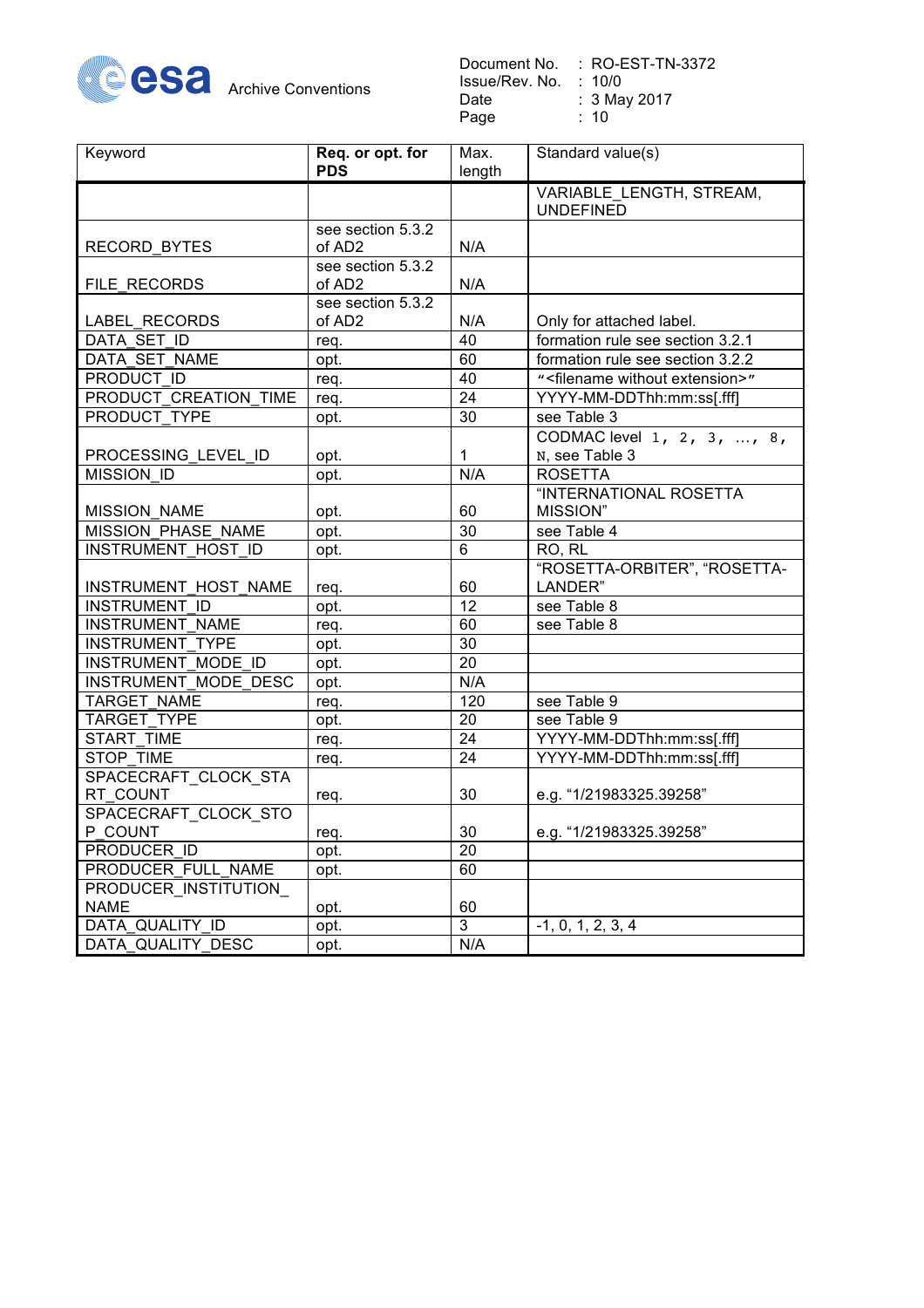

| Document No.   | $: RO-EST-TN-3372$ |
|----------------|--------------------|
| Issue/Rev. No. | : $10/0$           |
| Date           | : 3 May 2017       |
| Page           | : 11               |

#### *Table 2: List of strongly recommended keywords*

| Keyword                      | Max.<br>length | Standard value(s) |
|------------------------------|----------------|-------------------|
|                              |                |                   |
| SC SUN POSITION VECTOR       | N/A            | See section 4.1   |
| SC TARGET POSITION VECTOR    | N/A            | See section 4.1   |
| SC TARGET VELOCITY VECTOR    | N/A            | See section 4.1   |
| SPACECRAFT ALTITUDE          | N/A            | See section 4.1   |
| SUB SPACECRAFT LATITUDE      | N/A            | See section 4.1   |
| SUB SPACECRAFT LONGITUDE     | N/A            | See section 4.1   |
| ROSETTA: PIPELINE VERSION ID | N/A            | N/A               |

*Table 3: Standard values for PROCESSING\_LEVEL\_ID and PRODUCT\_TYPE.*

| PROCESSING L<br>EVEL ID value<br>$=$ CODMAC<br>level | <b>PSA</b> level | <b>NASA</b><br>level | PRODUCT TYPE<br>value | Description                    |
|------------------------------------------------------|------------------|----------------------|-----------------------|--------------------------------|
|                                                      | 1a               |                      | <b>UDR</b>            | Unprocessed Data Record        |
| 2                                                    | 1b               |                      | <b>EDR</b>            | <b>Experiment Data Record</b>  |
| 3                                                    | າ                | 1А                   | <b>RDR</b>            | <b>Reduced Data Record</b>     |
|                                                      |                  | 1Β                   | <b>REFDR</b>          | <b>Reformatted Data Record</b> |
| 5                                                    | 3                | $2 - 5$              | <b>DDR</b>            | Derived Data Record            |
| 6                                                    |                  |                      | <b>ANCDR</b>          | <b>Ancillary Data Record</b>   |

*Table 4: Standard values for MISSION\_PHASE\_NAME and abbreviations.*

*Table 4(a): Simple mission phases with dates.*

| Simple MISSION_PHASE_NAME | Abb <sup>n</sup> | Start date | End date   |
|---------------------------|------------------|------------|------------|
| "GROUND"                  | <b>GRND</b>      | ***        | 2019-09-30 |
| "LAUNCH"                  | <b>LEOP</b>      | 2004-03-03 | 2004-03-04 |
| "COMMISSIONING 1"         | CVP <sub>1</sub> | 2004-03-05 | 2004-06-06 |
| "CRUISE 1"                | CR1              | 2004-06-07 | 2004-09-05 |
| "COMMISSIONING 2"         | CVP <sub>2</sub> | 2004-09-06 | 2004-10-16 |
| "EARTH SWING-BY 1"        | EAR1             | 2004-10-17 | 2005-04-04 |
| "CRUISE 2"                | CR <sub>2</sub>  | 2005-04-05 | 2006-07-28 |
| "MARS SWING-BY "          | <b>MARS</b>      | 2006-07-29 | 2007-05-28 |
| "CRUISE 3"                | CR <sub>3</sub>  | 2007-05-29 | 2007-09-12 |
| "EARTH SWING-BY 2"        | EAR <sub>2</sub> | 2007-09-13 | 2008-01-27 |
| "CRUISE 4-1"              | CR4A             | 2008-01-28 | 2008-08-03 |
| "STEINS FLY-BY"           | AST <sub>1</sub> | 2008-08-04 | 2008-10-05 |
| "CRUISE 4-2"              | CR4B             | 2008-10-06 | 2009-09-13 |
| "EARTH SWING-BY 3"        | EAR3             | 2009-09-14 | 2009-12-13 |
| "CRUISE 5"                | CR5              | 2009-12-14 | 2010-05-16 |
| "LUTETIA FLY-BY"          | AST <sub>2</sub> | 2010-05-17 | 2010-09-03 |
| "RENDEZVOUS MANOEUVRE 1"  | RVM <sub>1</sub> | 2010-09-04 | 2011-06-07 |
| "CRUISE 6"                | CR <sub>6</sub>  | 2011-06-08 | 2014-01-20 |
| "PRELANDING"              | <b>PRL</b>       | 2014-01-21 | 2014-11-19 |
| "COMET ESCORT 1"          | ESC <sub>1</sub> | 2014-11-20 | 2015-03-10 |
| "COMET ESCORT 2"          | ESC <sub>2</sub> | 2015-03-11 | 2015-06-30 |
| "COMET ESCORT 3"          | ESC <sub>3</sub> | 2015-07-01 | 2015-10-21 |
| "COMET ESCORT 4"          | ESC <sub>4</sub> | 2015-10-22 | 2015-12-31 |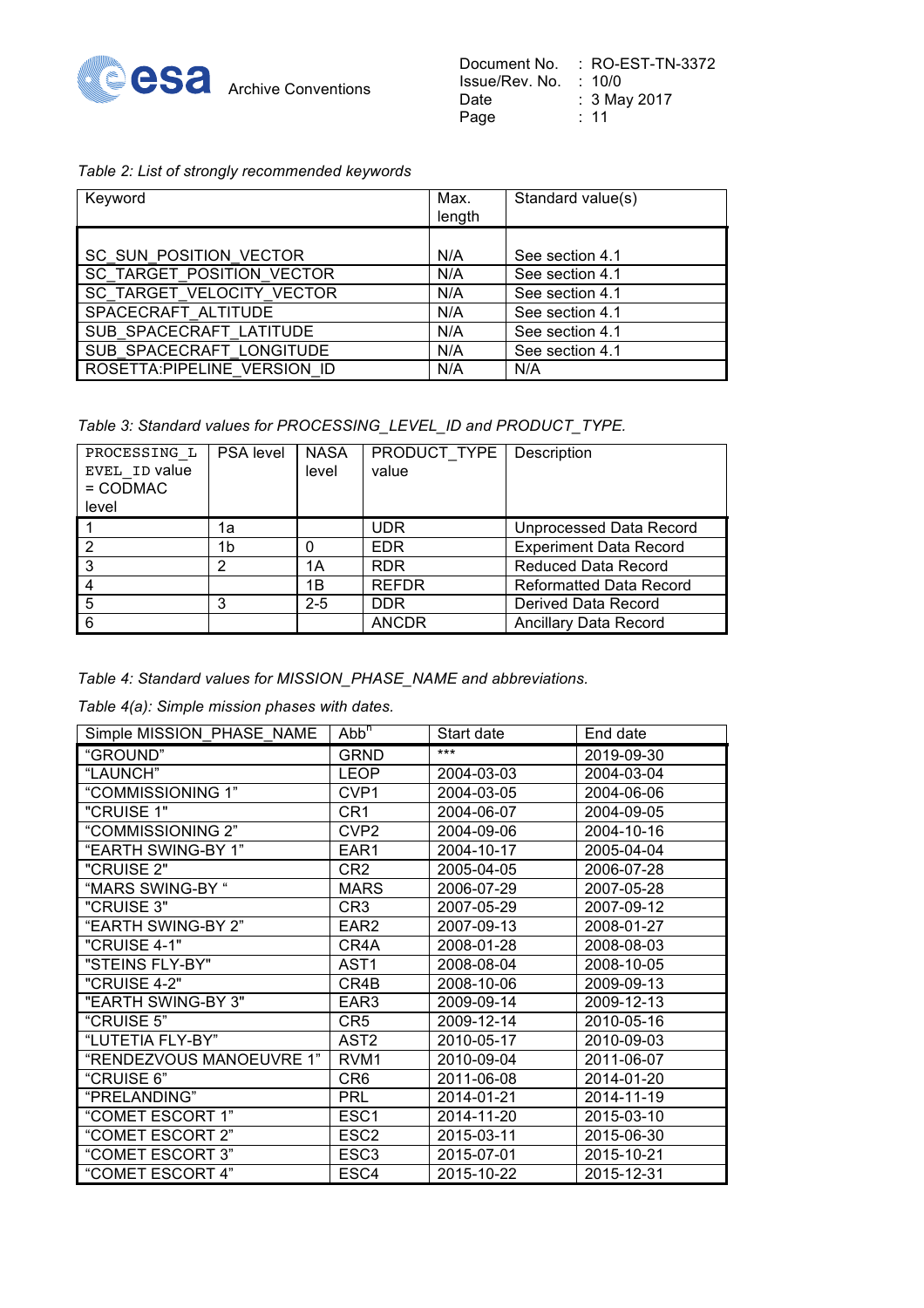

Archive Conventions

Document No. : RO-EST-TN-3372 Issue/Rev. No. : 10/0 Date Page : 3 May 2017 : 12

| Simple MISSION PHASE NAME | Abb"             | Start date | End date   |
|---------------------------|------------------|------------|------------|
| I ROSETTA EXTENSION 1     | FXT1             | 2016-01-01 | 2016-04-05 |
| I ROSETTA EXTENSION 2     | FXT <sub>2</sub> | 2016-04-06 | 2016-06-30 |
| I ROSETTA EXTENSION 3     | EXT3             | 2016-07-01 | 2016-09-30 |

The "COMET ESCORT <N>" are defined after LTP (Long Term Planning) dates, and the dates have been put with the current knowledge but are likely to be adjusted.

*Table 4(b): Accumulative mission phases.*

| Accumulative<br>MISSION PHASE NAME | Abb <sup>n</sup> | Corresponding simple mission phases                                                                   |            |
|------------------------------------|------------------|-------------------------------------------------------------------------------------------------------|------------|
| "COMMISSIONING"                    | <b>CVP</b>       | CVP1 and CVP2                                                                                         |            |
| "CRUISE"                           | CRU              | CR1, CR2, CR3, CR4A, CR4B, CR5,<br>CR <sub>6</sub><br>See special agreement with SD2 in<br>[AD3,AD4]. |            |
| "PRELANDING"                       | PRI              | 2014-01-21                                                                                            | 2014-11-20 |

*Table 5 Mission sub-phases after wake up (from January up to LTP4).*

| "RENDEZVOUS MANOEUVRE 2"                   | RVM <sub>2</sub> | 2014-01-21 | 2014-09-09 |
|--------------------------------------------|------------------|------------|------------|
| "NEAR COMET DRIFT"                         | <b>NCD</b>       | 2014-03-17 | 2014-07-01 |
| <b><i>"FAR APPROACH</i></b><br>TRAJECTORY" | <b>FAT</b>       | 2014-07-02 | 2014-08-01 |
| "COMET CHARACTERISATION"                   | CC.              | 2014-08-02 | 2014-09-02 |
| "GLOBAL MAPPING, CLOSE<br>OBS"             | GMP/COP          | 2014-09-03 | 2014-10-24 |
| "LANDING AND FSS"                          | LD/FSS           | 2014-10-25 | 2014-11-20 |

For the Orbiter instruments, a SWT agreement states that delivery from wake-up to LTP4 (20/11/2014) will be done in one data set. There will not be data sets for each of the mission phases (NCD, FAT…). Nevertheless, teams may use a way to indicate the sub-mission phase (NCD…) using the keywords and dates listed in Table 5. There are two exceptions for the Lander instruments and for NAVCAM. The mission phase names for the Lander can be found in Table 6.

| <b>"POST HIBERNATION</b><br>COMMISSIONING" | <b>PHC</b>  | 2014-04-09T08:15:25 | 2014-04-23T15:45:13 |
|--------------------------------------------|-------------|---------------------|---------------------|
| <b>"PRE DELIVERY CALIB</b><br>SCIENCE"     | <b>PDCS</b> | 2014-07-13T14:42:56 | 2014-10-17T20:31:20 |
| "SEPARATION DESCENT<br>LANDING"            | <b>SDL</b>  | 2014-11-12T08:35:02 | 2014-11-12T15:34:04 |
| "REBOUNDS"                                 | <b>RBD</b>  | 2014-11-12T15:34:05 | 2014-11-12T17:30:20 |
| <b>"FIRST SCIENCE</b><br>SEQUENCE"         | <b>FSS</b>  | 2014-11-12T17:30:21 | 2014-11-15T01:00:00 |

*Table 6 MISSION\_PHASE\_NAME for the Lander after wake up (2014-01-21).*

Payload Checkouts (PCs) may be planned during some of the mission phases. It could be of interest giving the information inside the label of the data product. If the instrument team wishes to provide this information, they must use OBSERVATION\_TYPE keyword, with the values given in Table 7.

The table gives also the starting and ending dates of the PCs and the corresponding mission phase, which it belongs to. The other possible values are "EARTH SWINGBY 1", "DEEP IMPACT", "MARS", "EARTH SWINGBY 2", "STEINS FLYBY", "EARTH SWINGBY 3", "LUTETIA FLYBY", "HONDA" and can be listed by the command 'pvv help OBSERVATION\_TYPE'.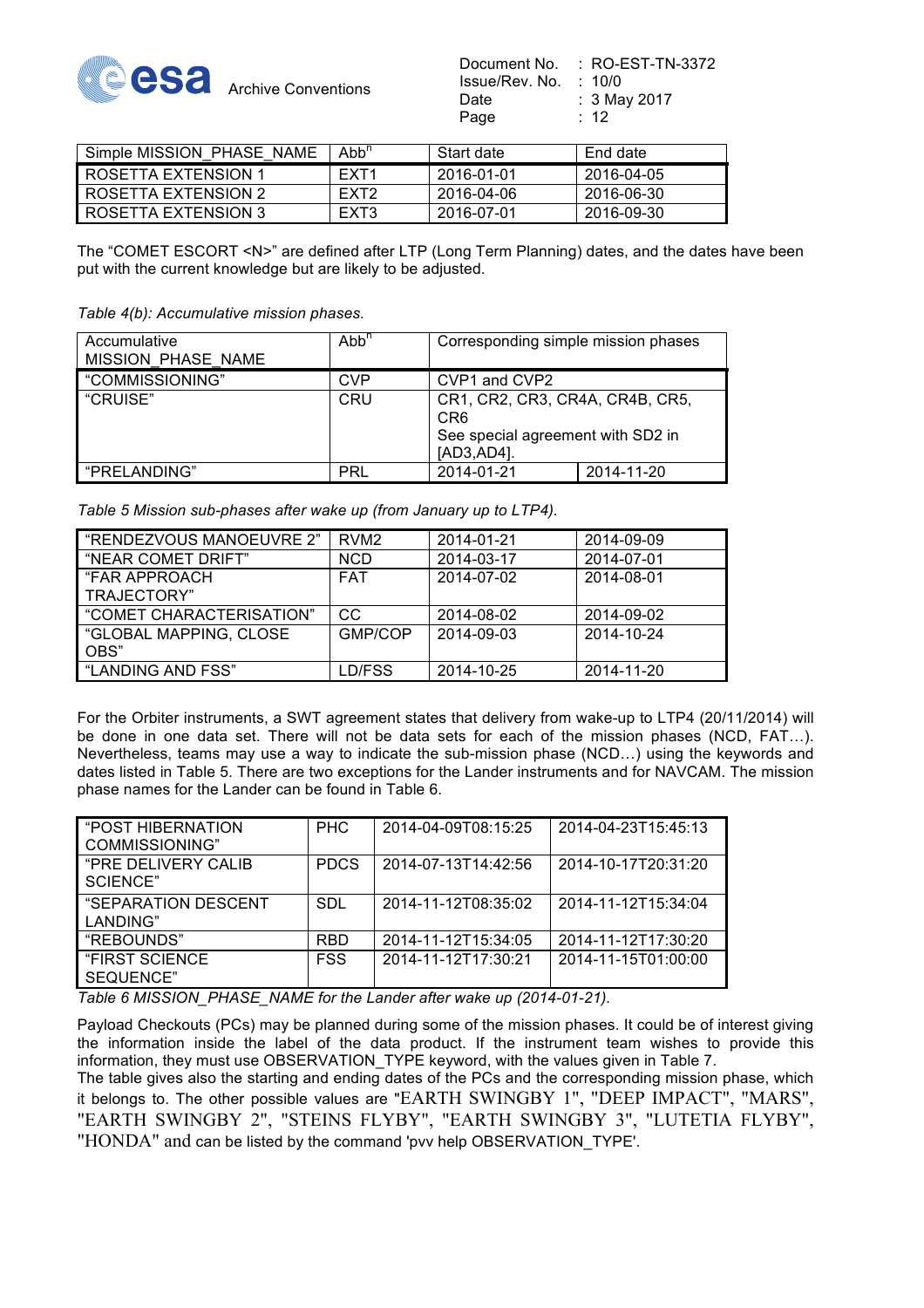

| Document No.   | $: RO-EST-TN-3372$ |
|----------------|--------------------|
| Issue/Rev. No. | : $10/0$           |
| Date           | $: 3$ May 2017     |
| Page           | : 13               |

| Table 7 Payload checkouts and corresponding OBSERVATION_TYPE values (Values must be in quotes). |  |  |  |  |
|-------------------------------------------------------------------------------------------------|--|--|--|--|
|-------------------------------------------------------------------------------------------------|--|--|--|--|

| <b>OBSERVATION TYPE</b><br>value          | <b>MISSION PHASE</b>                    | Starting date | Ending date |
|-------------------------------------------|-----------------------------------------|---------------|-------------|
| PASSIVE CHECKOUT 0                        | <b>EARTH SWING BY 1</b>                 | 27/03/05      | 31/03/05    |
| PASSIVE CHECKOUT 1                        | <b>CRUISE 2</b>                         | 30/09/05      | 05/10/05    |
| <b>PASSIVE CHECKOUT 2</b>                 | <b>CRUISE 2</b>                         | 03/03/06      | 08/03/06    |
| <b>PASSIVE CHECKOUT 3</b>                 | <b>MARS SWING BY</b>                    | 25/08/06      | 30/08/06    |
| <b>ACTIVE CHECKOUT 4</b>                  | <b>MARS SWING BY</b>                    | 23/11/06      | 22/12/06    |
| <b>PASSIVE CHECKOUT 5</b>                 | <b>MARS SWING BY</b>                    | 18/05/07      | 22/05/07    |
| <b>ACTIVE CHECKOUT 6</b>                  | <b>EARTH SWING BY 2</b>                 | 13/09/07      | 29/09/07    |
| <b>PASSIVE CHECKOUT 7</b>                 | <b>EARTH SWING BY 2</b>                 | 04/01/08      | 08/01/08    |
| <b>ACTIVE CHECKOUT 8</b>                  | <b>CRUISE 4-1</b>                       | 07/07/08      | 31/07/08    |
| <b>PASSIVE CHECKOUT 9</b>                 | <b>CRUISE 4-2</b>                       | 28/01/09      | 01/02/09    |
| <b>THERMAL</b><br><b>CHARACTERIZATION</b> | <b>CRUISE 4-2</b>                       | 16/02/09      | 19/02/09    |
| <b>ACTIVE CHECKOUT 10</b>                 | <b>EARTH SWING BY 3</b>                 | 18/09/09      | 08/10/10    |
| <b>ACTIVE CHECKOUT 12</b>                 | <b>CRUISE 5</b>                         | 22/04/10      | 15/05/10    |
| <b>LANDER PANEL TEST</b>                  | <b>CRUISE 5</b>                         | 24/02/10      | 24/02/10    |
| <b>LUTETIA REHEARSAL</b>                  | <b>CRUISE 5</b>                         | 14/03/10      | 15/03/10    |
| PASSIVE CHECKOUT 13                       | <b>RENDEZVOUS</b><br><b>MANOEUVRE 1</b> | 01/12/10      | 08/12/10    |

*Table 8: Standard values for INSTRUMENT\_ID and INSTRUMENT\_NAME.*

| INSTRUMENT ID  | <b>INSTRUMENT NAME</b>                              |
|----------------|-----------------------------------------------------|
| <b>OSINAC</b>  | "OSIRIS – NARROW ANGLE CAMERA"                      |
| <b>OSIWAC</b>  | "OSIRIS – WIDE ANGLE CAMERA"                        |
| <b>VIRTIS</b>  | "VISIBLE AND INFRARED THERMAL IMAGING SPECTROMETER" |
| <b>ALICE</b>   | "ALICE"                                             |
| <b>MIRO</b>    | "MICROWAVE INSTRUMENT FOR THE ROSETTA ORBITER"      |
| <b>ROSINA</b>  | "ROSETTA ORBITER SPECTROMETER FOR ION AND NEUTRAL   |
|                | ANALYSIS"                                           |
| <b>COSIMA</b>  | "COMETARY SECONDARY ION MASS ANALYZER"              |
| <b>MIDAS</b>   | "MICRO-IMAGING DUST ANALYSIS SYSTEM"                |
| <b>GIADA</b>   | "GRAIN IMPACT ANALYSER AND DUST ACCUMULATOR"        |
| <b>CONSERT</b> | "COMET NUCLEUS SOUNDING EXPERIMENT BY RADIOWAVE     |
|                | TRANSMISSION"                                       |
| <b>RSI</b>     | "ROSETTA RADIO SCIENCE INVESTIGATION"               |
| <b>RPCICA</b>  | " ROSETTA PLASMA CONSORTIUM – ION COMPOSITION       |
|                | ANALYSER"                                           |
| <b>RPCIES</b>  | "ROSETTA PLASMA CONSORTIUM - ION AND ELECTRON       |
|                | SENSOR"                                             |
| <b>RPCLAP</b>  | " ROSETTA PLASMA CONSORTIUM - LANGMUIR PROBE "      |
| <b>RPCMAG</b>  | "ROSETTA PLASMA CONSORTIUM – FLUXGATE               |
|                | MAGNETOMETER"                                       |
| <b>RPCMIP</b>  | "ROSETTA PLASMA CONSORTIUM - MUTUAL IMPEDANCE       |
|                | PROBE"                                              |
| <b>RPCPIU</b>  | "ROSETTA PLASMA CONSORTIUM - PLASMA INTERFACE UNIT" |
| <b>SREM</b>    | "STANDARD RADIATION ENVIRONMENT MONITOR"            |
| <b>NAVCAM</b>  | "NAVIGATION CAMERA"                                 |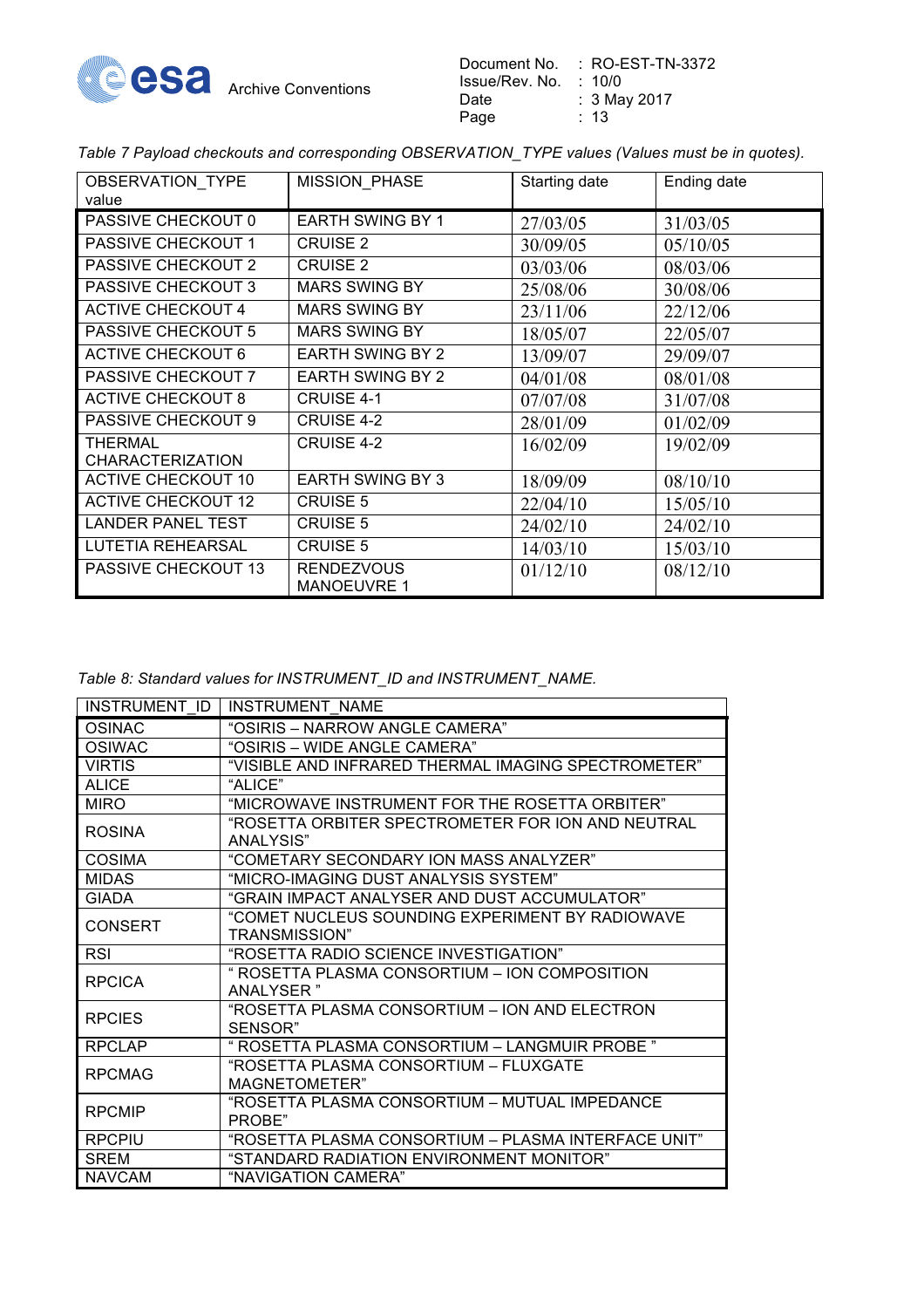

| Document No.   | $: RO-EST-TN-3372$ |
|----------------|--------------------|
| Issue/Rev. No. | : 10/0             |
| Date           | $: 3$ May 2017     |
| Page           | : 14               |

| <b>INSTRUMENT ID</b> | <b>INSTRUMENT NAME</b>                                            |
|----------------------|-------------------------------------------------------------------|
| <b>ROLIS</b>         | "ROSETTA LANDER IMAGING SYSTEM - DESCENT AND<br>CLOSEUP IMAGER"   |
| <b>CIVA</b>          | "CIVA – COMETARY INFRARED AND VISIBLE ANALYSER"                   |
| SD <sub>2</sub>      | "SAMPLING, DRILLING AND DISTRIBUTION SUBSYSTEM"                   |
| COSAC                | "COMETARY SAMPLING AND COMPOSITION EXPERIMENT"                    |
| <b>PTOLEMY</b>       | "PTOLEMY – GAS CHROMATOGRAPH ISOTOPE RATIO MASS<br>SPECTROMETER"  |
| <b>APXS</b>          | "ALPHA PARTICLE X-RAY SPECTROMETER"                               |
| <b>MUPUS</b>         | "MULTI-PURPOSE SENSORS FOR SURFACE AND SUBSURFACE<br>SCIENCE"     |
| <b>SESAME</b>        | "SURFACE ELECTRIC SOUNDING AND ACOUSTIC MONITORING<br>EXPERIMENT" |
| <b>ROMAP</b>         | "ROSETTA LANDER MAGNETOMETER AND PLASMA MONITOR"                  |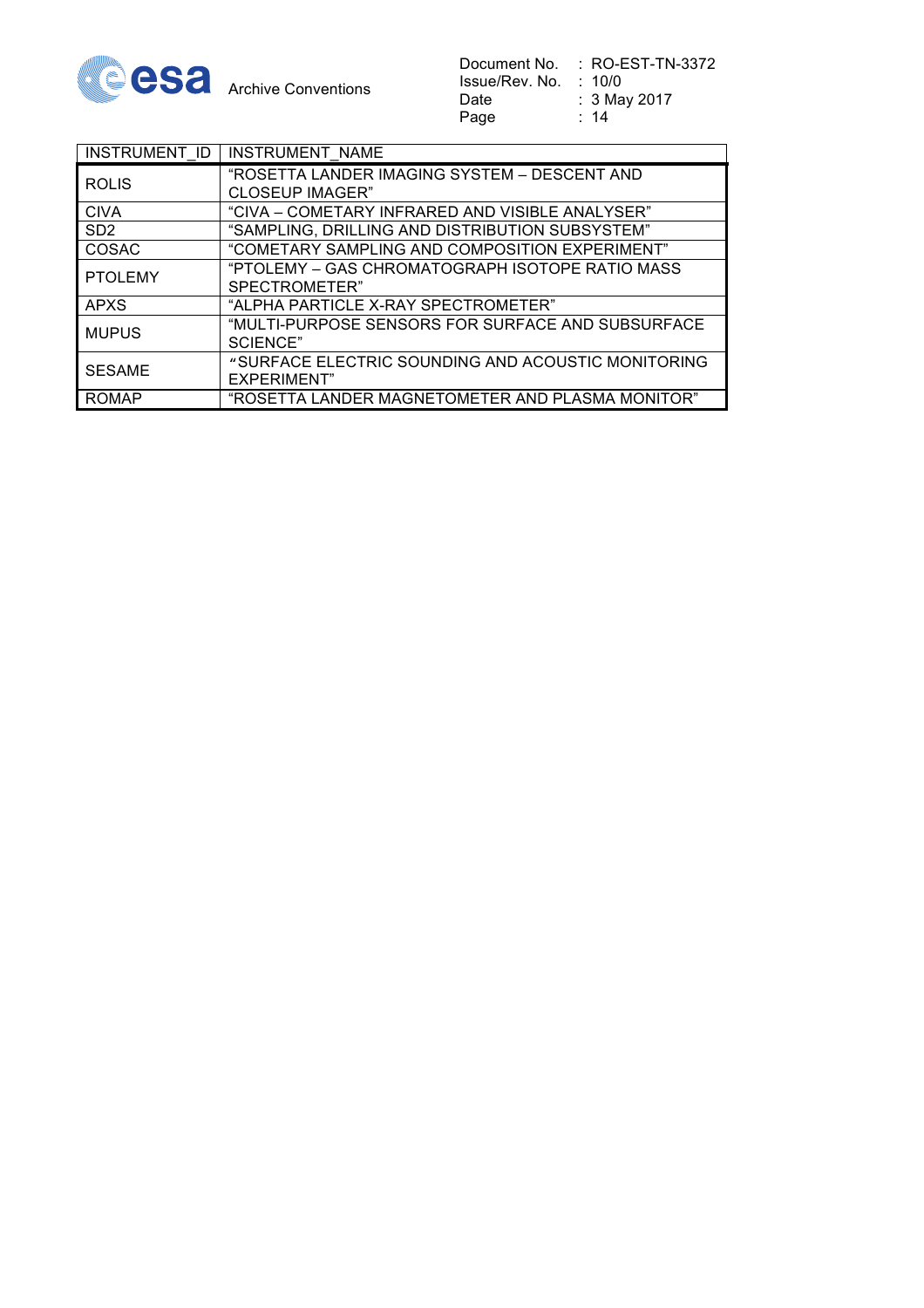

| Document No.   | $:$ RO-EST-TN-3372 |
|----------------|--------------------|
| Issue/Rev. No. | : $10/0$           |
| Date           | $: 3$ May 2017     |
| Page           | : 15               |

#### *Table 9: Standard values related to targets.*

| <b>TARGET NAME</b>                            | TARGET TYPE   | <target<br>name&gt;in<br/>DATA SET<br/><b>NAME</b></target<br> | <target id=""> in<br/>DATA SET ID<br/>see 3.2.1</target> |
|-----------------------------------------------|---------------|----------------------------------------------------------------|----------------------------------------------------------|
| "67P/CHURYUMOV-<br>GERASIMENKO 1 (1969<br>R1" | "COMET"       | 67P                                                            | C                                                        |
| "2867 STEINS"                                 | "ASTEROID"    | <b>STEINS</b>                                                  | A                                                        |
| "21 LUTETIA"                                  | "ASTEROID"    | LUTETIA                                                        | A                                                        |
| "EARTH"                                       | "PLANET"      | <b>EARTH</b>                                                   | Е                                                        |
| "MARS"                                        | "PLANET"      | <b>MARS</b>                                                    | М                                                        |
| "CALIBRATION"                                 | "CALIBRATION" | CAL                                                            | CAL                                                      |
| "CHECKOUT"                                    | " $N/A$ "     | <b>CHECK</b>                                                   | X                                                        |
| "INTERPLANETARY DUST"                         | "DUST"        | <b>DUST</b>                                                    | D                                                        |
| "INTERSTELLAR DUST"                           | "DUST"        | DUST                                                           | D                                                        |
| "METEOROID STREAM"                            | "DUST"        | DUST                                                           | D                                                        |
| "SOLAR WIND"                                  | "N/A"         | <b>SW</b>                                                      | SS                                                       |
| "9P/TEMPEL 1 (1867 G1)"                       | "COMET"       | 9P                                                             | C                                                        |
| "C/LINEAR (2002 T7)"                          | "COMET"       | 2002T7                                                         | С                                                        |
| "JUPITER"                                     | "PLANET"      | <b>JUPITER</b>                                                 | J                                                        |
| "MOON"                                        | "SATELLITE"   | N/A                                                            | N/A                                                      |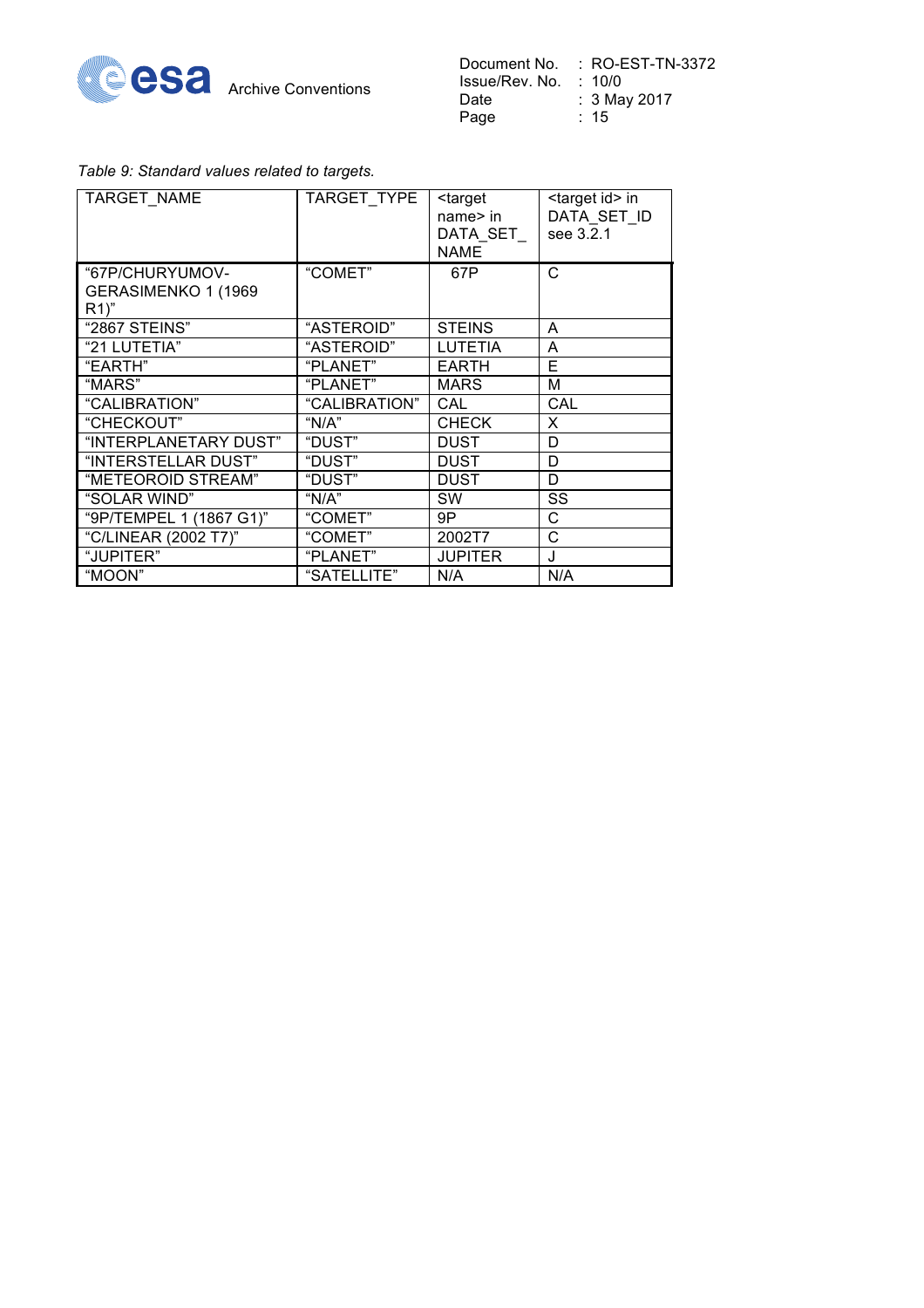

| Document No.   | $: RO-EST-TN-3372$ |
|----------------|--------------------|
| Issue/Rev. No. | : $10/0$           |
| Date           | : 3 May 2017       |
| Page           | : 16               |

### *3.2.1 DATA\_SET\_ID Formation*

DATA\_SET\_ID = "<INSTRUMENT\_HOST\_ID>-<target id>-<INSTRUMENT\_ID>-<data processing level number>- <mission phase abbreviation>-<description>-<version>"

*Table 10 DATA\_SET\_ID fields description.*

| Field                                          | Value                                               | reg |
|------------------------------------------------|-----------------------------------------------------|-----|
| <instrument_host_id></instrument_host_id>      | RO, RL                                              | reg |
| <target id=""></target>                        | see Table 9                                         | rea |
| <instrument id=""></instrument>                | INSTRUMENT ID from Table 8, GIADA uses GIA          | rea |
| <data level="" number="" processing=""></data> | CODMAC level 1, 2, 3, , 8, N                        | rea |
| <mission abbreviation="" phase=""></mission>   | mission phase abbreviation from Table 4             | opt |
| <description></description>                    | free character string containing only $A-Z$ , $0-9$ | opt |
| <version></version>                            | e.g. $V1.0$                                         | rea |

The maximum length of the DATA\_SET\_ID values is of 40 characters.

Multiple instrument hosts, targets and instruments are referenced by concatenation of the values with a "/", which is interpreted as "and". This is not allowed for the data processing level number. Examples:

DATA\_SET\_ID = "RO-A-CAL-ALICE-2-AST1-V1.0" DATA\_SET\_ID = "RO/RL-A-CONSERT-2-AST2-V1.0"

### *3.2.2 DATA\_SET\_NAME Formation*

DATA\_SET\_NAME = "<INSTRUMENT\_HOST\_NAME> <target name> <INSTRUMENT\_ID> <data processing level number>

<mission phase abbreviation> <description> <version>"

| Field                                          | Value                                                   | req |
|------------------------------------------------|---------------------------------------------------------|-----|
| <instrument host="" name=""></instrument>      | ROSETTA-ORBITER, ROSETTA-LANDER                         | req |
| <target name=""></target>                      | see Table 9                                             | rea |
| <instrument id=""></instrument>                | INSTRUMENT ID from Table 8                              | rea |
| <data level="" number="" processing=""></data> | CODMAC level 1, 2, 3, , 8, N                            | reg |
| <mission abbreviation="" phase=""></mission>   | mission phase abbreviation from Table 4                 | opt |
| <description></description>                    | free character string containing only $A-Z$ , $0-9$ , - | opt |
| <version></version>                            | e.g. $V1.0$                                             | reg |

The maximum length of the DATA\_SET\_NAME values is of 60 characters.

Multiple instrument hosts, targets and instruments are referenced by concatenation of the values with a "/", which is interpreted as "and". This is not allowed for the data processing level number. Examples:

DATA\_SET\_NAME = "ROSETTA-ORBITER EARTH MIRO 2 EAR2 EARTH2 V1.0" DATA\_SET\_NAME = "ROSETTA-ORBITER/ROSETTA-LANDER LUTETIA CONSERT 2 AST2 V1.0"

#### *3.2.3 Multiple Mission Phases in One Data Set*

AND is indicated by /.

DATA SET ID = "RO-A-NAVCAM-2-AST1/AST2-V1.0" DATA\_SET\_NAME = "ROSETTA-ORBITER-STEINS/LUTETIA-NAVCAM-2-AST1/AST2-V1.0"

A range is indicated by TO.

DATA\_SET\_ID = "RO-C-VIRTIS-2-EAR1-TO-EAR2-V1.0"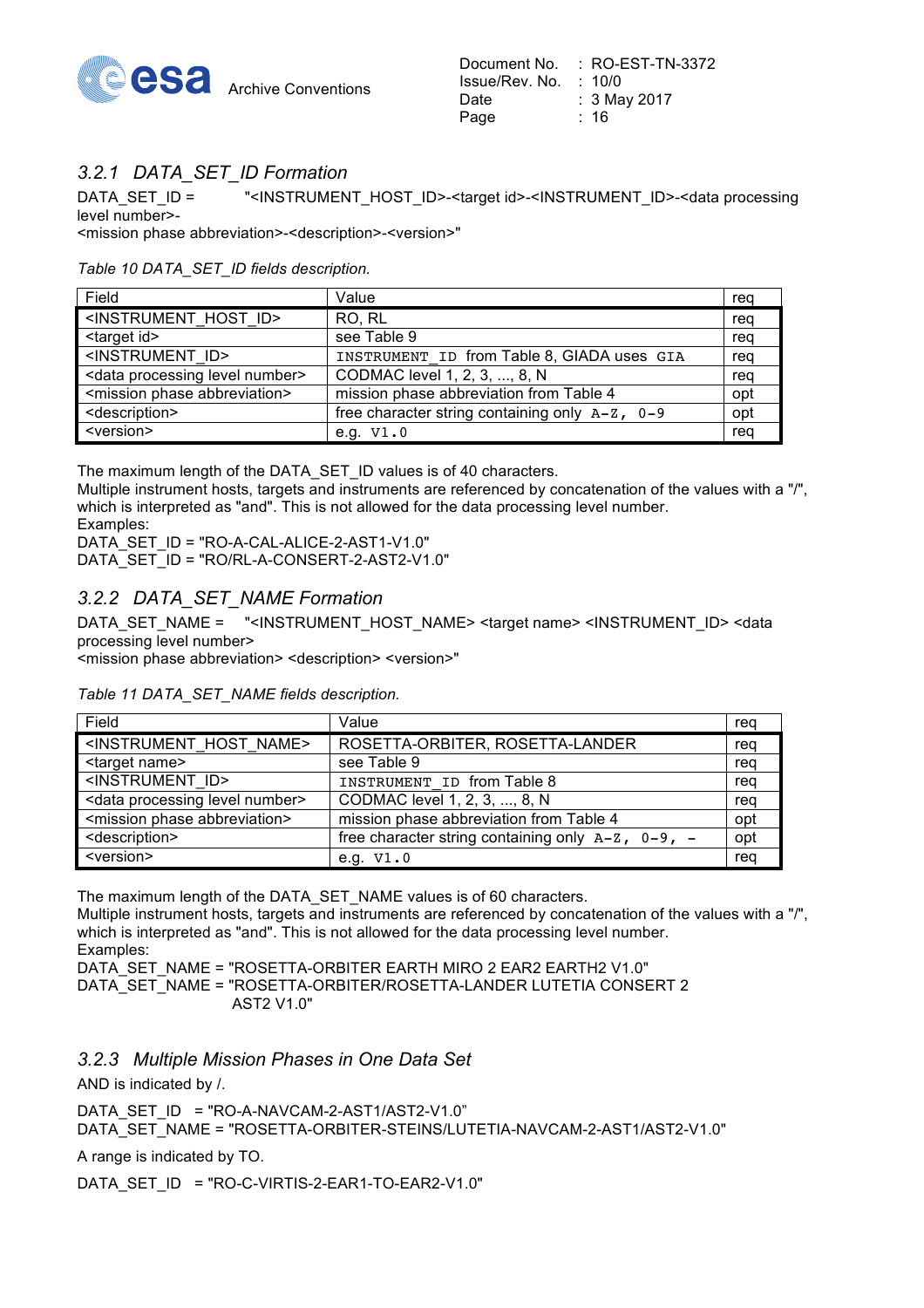

| Document No.   | $:$ RO-EST-TN-3372 |
|----------------|--------------------|
| Issue/Rev. No. | : $10/0$           |
| Date           | : 3 May 2017       |
| Page           | : 17               |

#### DATA\_SET\_NAME = "ROSETTA-ORBITER 67P VIRTIS 2 EAR1-TO-EAR2 V1.0"

If max. length is exceeded, abbreviate. <mission phase abbreviation> and <description> fields may be dropped.

DATA SET ID = "RO/RL-C-CN-2-CR1-TO-FAT -V1.0" DATA\_SET\_NAME = "ROSETTA-O/L 67P CONSERT 2 CR1-TO-FAT V1.0"

### **3.3 VOLUME Object**

The VOLDESC.CAT is one of the required files at the root level. It contains the VOLUME object, which gives a high-level description of the contents of the volume. A volume was one unit of a physical medium such as a CD, a DVD or a magnetic tape on which data used to be distributed. In the past 10 years, the physical volume has changed from being a physical distribution package to being the package used for deep archiving and PDS still requires the VOLUME object values to be filled in. Volumes are grouped into volume sets. Although the standards allow multiple data sets to be stored on a single volume, this possibility implies a complex volume organization (see Fig 19.3a of PDS standards [AD2], sharing of all directories). We discourage to choose storing several data sets in one volume. On PDS side, data sets are sent to the NSSDC (the National Space Science Data Center) for deep archiving. In order to be able to track and retrieve a single data set, it is needed to stick to one data set ID per volume to avoid confusion and also to deal with the physical storage device limitations in the deep archive (currently about 300TB). As a conclusion, we highly recommend the ROSETTA teams to store one data set per volume.

In the following, you will find a template of the VOLDESC.CAT and the values in the VOLUME object.

#### *3.3.1 VOLDESC.CAT template*

| VOLUME_ID                                 | =                           |
|-------------------------------------------|-----------------------------|
| VOLUME_NAME                               | = " "                       |
| VOLUME_SERIES_NAME                        | = "ROSETTA SCIENCE ARCHIVE" |
| VOLUME_SET_NAME                           | $=$ " "                     |
| VOLUME_SET_ID                             | =                           |
| VOLUME_VERSION_ID                         | $=$ "VERSION 1"             |
| <b>VOLUMES</b>                            | $= 1$                       |
| <b>OBJECT</b>                             | $=$ CATALOG                 |
| ^DATA_SET_CATALOG                         | $=$ "DATASET.CAT"           |
| ^INSTRUMENT_CATALOG                       | = "INST.CAT"                |
| ^INSTRUMENT_HOST_CATALOG = "INSTHOST.CAT" |                             |
| ^MISSION_CATALOG                          | $=$ "MISSION.CAT"           |
|                                           |                             |
| END_OBJECT                                | $=$ CATALOG                 |
| FACILITY_NAME<br>$=$                      |                             |
| FULL_NAME                                 | = " "                       |
| ADDRESS_TEXT                              | $=$ " "                     |
| END_OBJECT                                | = DATA PRODUCER             |
| END_OBJECT                                | $=$ VOLUME                  |
| END                                       |                             |
|                                           |                             |

*Figure 1 VOLDESC.CAT template.*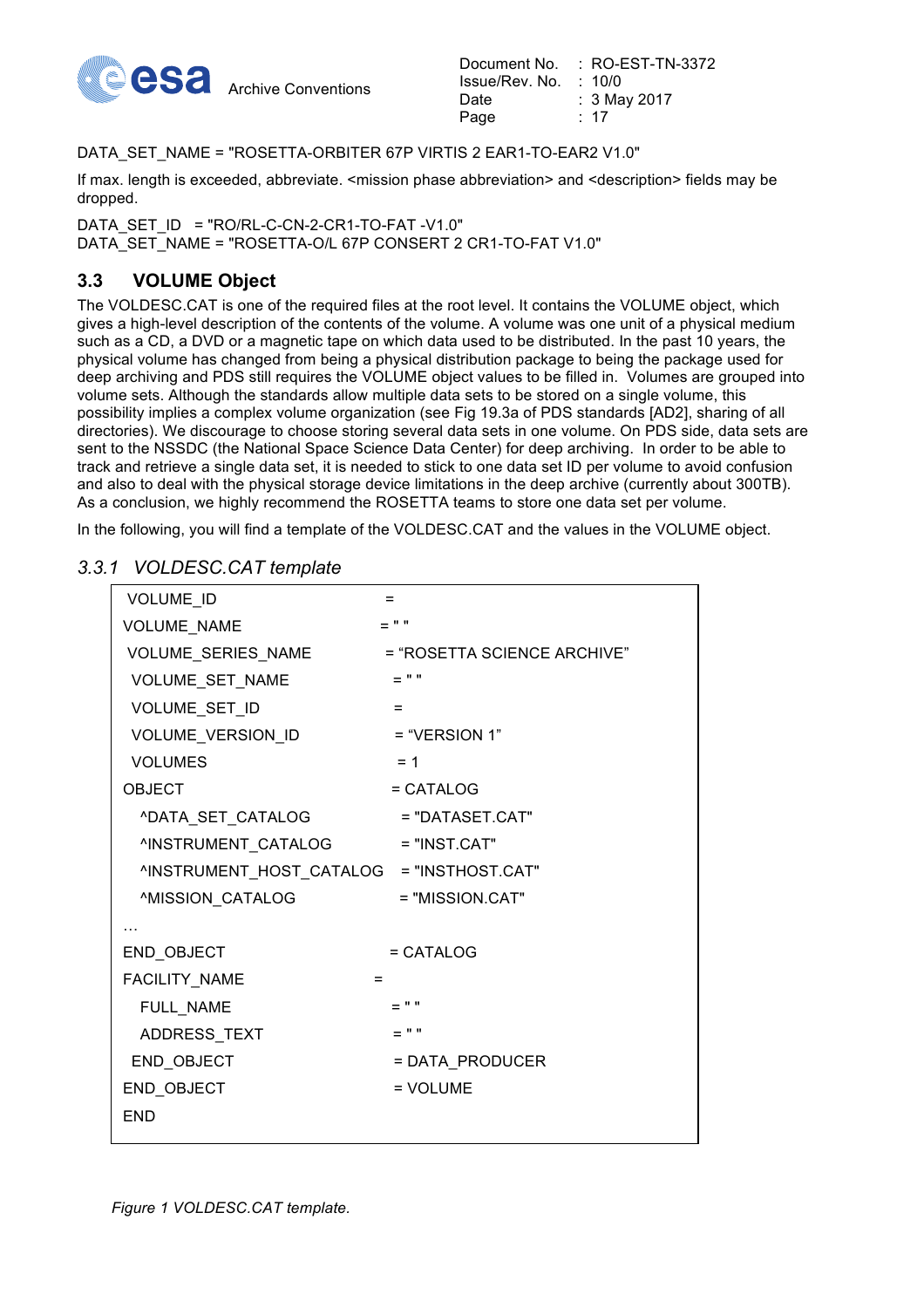

| Document No.   | $:$ RO-EST-TN-3372 |
|----------------|--------------------|
| Issue/Rev. No. | : $10/0$           |
| Date           | : 3 May 2017       |
| Page           | : 18               |

### *3.3.2 VOLUME object: required keywords*

Table 12: lists the keywords mandatory for the VOLUME object of the Rosetta mission. Max stands for the "maximum length of the keyword value".

| Keyword              | Max.              | Standard value(s)         |
|----------------------|-------------------|---------------------------|
| DATA SET ID          | 40                | see section 3.2.1         |
| <b>DESCRIPTION</b>   | N/A               | "This volume contains "   |
| MEDIUM TYPE          | 30                | "ELECTRONIC"              |
| PUBLICATION DATE     | 10                | YYYY-MM-DD                |
| <b>VOLUME FORMAT</b> | 20                | "ISO-9660"                |
| <b>VOLUME ID</b>     | 11                | See Table 18              |
| <b>VOLUME NAME</b>   | 60                | See Table 17              |
| VOLUME SERIES NAME   | 60                | "ROSETTA SCIENCE ARCHIVE" |
| VOLUME_SET_NAME      | 60                | See Table 13 and Table 14 |
| VOLUME_SET_ID        | 40                | See Table 16              |
| VOLUME VERSION ID    | $12 \overline{ }$ | "VERSION 1"               |
| <b>VOLUMES</b>       | N/A               | 1                         |

*Table 12: Mandatory keywords and standard values for the VOLUME object.*

# *3.3.3 VOLUME\_SET\_NAME*

The volume set will group all the volumes from one instrument. Table 13 lists all the possible values per instrument. As the value is common to all data sets, only one value is given per instrument.

| <b>INSTRUMENT</b>                                | VOLUME_SET_NAME                        |  |  |
|--------------------------------------------------|----------------------------------------|--|--|
| <b>ALICE</b>                                     | ROSETTA ALICE DATA                     |  |  |
| <b>COSIMA</b>                                    | ROSETTA COSIMA DATA                    |  |  |
| <b>GIADA</b>                                     | ROSETTA GIADA DATA                     |  |  |
| <b>MIDAS</b>                                     | ROSETTA MIDAS DATA                     |  |  |
| <b>MIRO</b>                                      | ROSETTA: MIRO DATA                     |  |  |
| <b>OSIRIS</b>                                    | ROSETTA OSIRIS DATA                    |  |  |
| <b>ROSINA</b>                                    | ROSETTA ROSINA DATA                    |  |  |
| RPC ICA                                          | ROSETTA RPC ICA DATA                   |  |  |
| RPC IES                                          | ROSETTA RPC IES DATA                   |  |  |
| RPC LAP                                          | ROSETTA RPC LAP DATA                   |  |  |
| <b>RPC MAG</b>                                   | ROSETTA RPC MAG DATA                   |  |  |
| <b>RPC MIP</b>                                   | ROSETTA RPC MIP DATA                   |  |  |
| <b>RSI</b>                                       | <b>RO: RADIO SCIENCE COMMISSIONING</b> |  |  |
| <b>SREM</b>                                      | ROSETTA SREM DATA                      |  |  |
| <b>VIRTIS</b>                                    | ROSETTA VIRTIS DATA                    |  |  |
| Table 13: VOLUME SET NAME values for the Orbiter |                                        |  |  |

| <b>INSTRUMENT</b> | <b>VOLUME SET NAME</b> |                |
|-------------------|------------------------|----------------|
| 3.4               | 3.5                    | <b>ROSETTA</b> |
| <b>PXS</b>        | APXS DATA              |                |
| <b>CIVA</b>       | ROSETTA CIVA DATA      |                |
| <b>CONSERT</b>    | ROSETTA CONSERT DATA   |                |
| COSAC             | ROSETTA COSAC DATA     |                |
| <b>PTOLEMY</b>    | ROSETTA PTOLEMY DATA   |                |
| <b>ROMAP</b>      | ROSETTA ROMAP MAG DATA |                |
|                   | ROSETTA ROMAP SPM DATA |                |
| <b>ROLIS</b>      | ROSETTA ROLIS DATA     |                |
| SD <sub>2</sub>   | ROSETTA SD2 DATA       |                |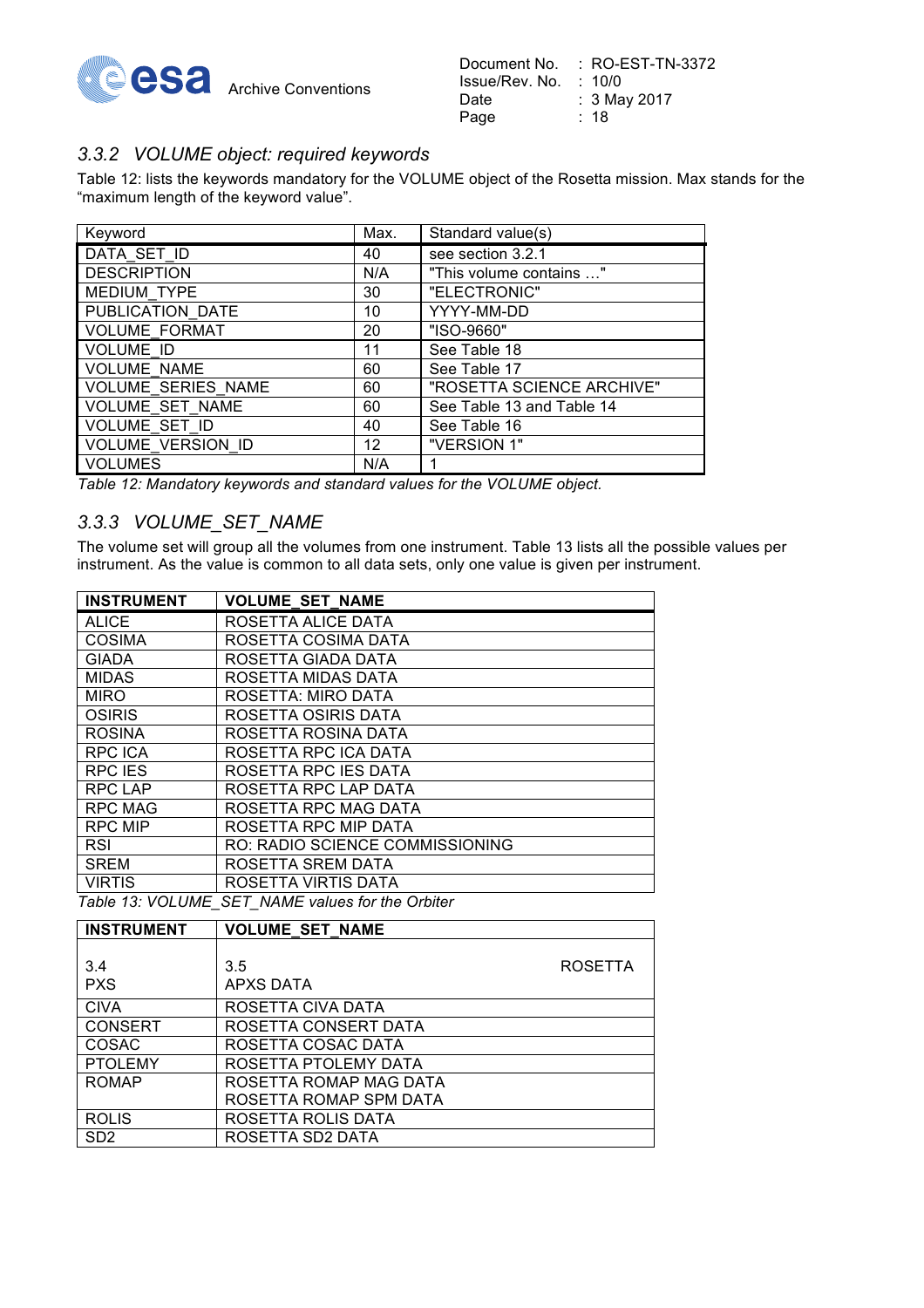

*Table 14: VOLUME\_SET\_NAME values for the Lander*

### *3.5.1 VOLUME\_SET\_ID*

This keyword consists of five fields separated by "\_". The five fields are, in this order:

- country abbreviation
- government branch
- discipline
- mission/spacecraft and instrument information: it shall not exceed 6 characters altogether.
- A 4-digit sequence identifier: The first digit(s) represent the volume set; the remaining digits contain "X", representing the range of volumes in the set.

If there is only one volume in the volume set, the VOLUME\_SET\_ID must end with the entire VOLUME\_ID. Example:

VOLUME\_ID = "ROROS\_1001"

VOLUME\_SET\_ID = "CH\_UNIBE\_SRPS\_ROROS\_1001"

If there are several volumes in the set, the VOLUME\_SET\_ID must end with  $X(s)$ . Example:

With 2 to 9 volumes in the set:

VOLUME\_ID = "ROROS\_1001", … "ROROS\_1009", VOLUME\_SET\_ID = "CH\_UNIBE\_SRPS\_ROROS\_100X" With up to 99 volumes in the set: (no more than 99 volumes is allowed)

VOLUME\_ID = "ROROS\_1001", … "ROROS\_1099", VOLUME\_SET\_ID = "CH\_UNIBE\_SRPS\_ROROS\_10XX"

| <b>INSTR</b>    | <b>CY</b>              | <b>GOV</b>    | <b>DISC</b>  | <b>MIS/INST</b>   | 4-DIGIT              |
|-----------------|------------------------|---------------|--------------|-------------------|----------------------|
| <b>ALICE</b>    | <b>USA</b>             | <b>NASA</b>   | JPL          | <b>ROALI</b>      | 1001 or 100X or 10XX |
| <b>COSIMA</b>   | FΙ                     | <b>FMI</b>    | <b>SPACE</b> | <b>ROCOS</b>      | 1001 or 100X or 10XX |
| <b>GIADA</b>    | $\mathsf{I}\mathsf{T}$ | <b>INAF</b>   | <b>IAPS</b>  | <b>ROGIA</b>      | 1001 or 100X or 10XX |
| <b>MIDAS</b>    | AT                     | <b>OEAW</b>   | <b>IWF</b>   | <b>ROMID</b>      | 1001 or 100X or 10XX |
| <b>MIRO</b>     | <b>USA</b>             | <b>NASA</b>   | JPL          | <b>ROMIR</b>      | 1001 or 100X or 10XX |
| <b>OSIRIS</b>   | DE                     | <b>MPG</b>    | <b>MPS</b>   | <b>ROOSI</b>      | 1001 or 100X or 10XX |
| <b>ROSINA</b>   | <b>CH</b>              | <b>UNIBE</b>  | <b>SRPS</b>  | <b>ROROS</b>      | 1001 or 100X or 10XX |
| <b>RPC ICA</b>  | SE                     | <b>IRF</b>    | <b>IRF</b>   | <b>ROICA</b>      | 1001 or 100X or 10XX |
| <b>RPC IES</b>  | <b>USA</b>             | <b>SWRI</b>   | <b>SSE</b>   | <b>ROIES</b>      | 1001 or 100X or 10XX |
| <b>RPC LAP</b>  | <b>SE</b>              | <b>IRF</b>    | <b>IRF</b>   | <b>ROLAP</b>      | 1001 or 100X or 10XX |
| <b>RPC MAG</b>  | DE                     | <b>TUBS</b>   | <b>IGEP</b>  | <b>ROMAG</b>      | 1001 or 100X or 10XX |
| <b>RPC MIP</b>  | <b>FR</b>              | <b>CNRS</b>   | <b>LPCE</b>  | <b>ROMIP</b>      | 1001 or 100X or 10XX |
| <b>RSI</b>      | <b>GER</b>             | <b>UNI</b>    | IGM or RIU   | RORSI             | 1001 or 100X or 10XX |
| <b>SREM</b>     | <b>GR</b>              | <b>NOA</b>    | <b>ISARS</b> | <b>ROSRE</b>      | 10XX                 |
| <b>VIRTIS</b>   | IT                     | <b>INAF</b>   | <b>IASF</b>  | <b>ROVIR</b>      | 1001 or 100X or 10XX |
| <b>PHILAE</b>   |                        |               |              |                   |                      |
| <b>APXS</b>     | <b>DE</b>              | <b>UMZ</b>    | <b>IAAC</b>  | <b>RLAPX</b>      | 10XX                 |
| <b>CIVA</b>     | <b>FR</b>              | <b>CNRS</b>   | IAS.         | <b>ROCIV</b>      | 10XX                 |
| <b>CONSERT</b>  | <b>FR</b>              | <b>CNRSUG</b> | <b>IPAG</b>  | <b>RORLCN</b>     | 10XX                 |
| COSAC           | DE                     | <b>MPG</b>    | <b>MPS</b>   | <b>RLCOS</b>      | 10XX                 |
| <b>MUPUS</b>    |                        |               |              |                   |                      |
| <b>PTOLEMY</b>  | <b>UK</b>              | OU            | <b>PSSRI</b> | <b>RLPTO</b>      | 10XX                 |
| <b>ROLIS</b>    | <b>DE</b>              | <b>DLR</b>    | PF           | <b>RLROL</b>      | 10XX                 |
| <b>ROMAP</b>    | DE                     | <b>TUBS</b>   | <b>IGEP</b>  | <b>RLMAG</b>      | 10XX                 |
| <b>MAG</b>      |                        |               |              |                   |                      |
| <b>ROMAP</b>    | DE                     | <b>TUBS</b>   | <b>IGEP</b>  | <b>RLSPM</b>      | 10XX                 |
| <b>SPM</b>      |                        |               |              |                   |                      |
| SD <sub>2</sub> | IT                     | <b>POLIMI</b> | <b>AERO</b>  | RLSD <sub>2</sub> | 100X                 |
| <b>SESAME</b>   |                        |               |              |                   |                      |

*Table 15: Items values to form the VOLUME\_SET\_ID keyword value (TBC).*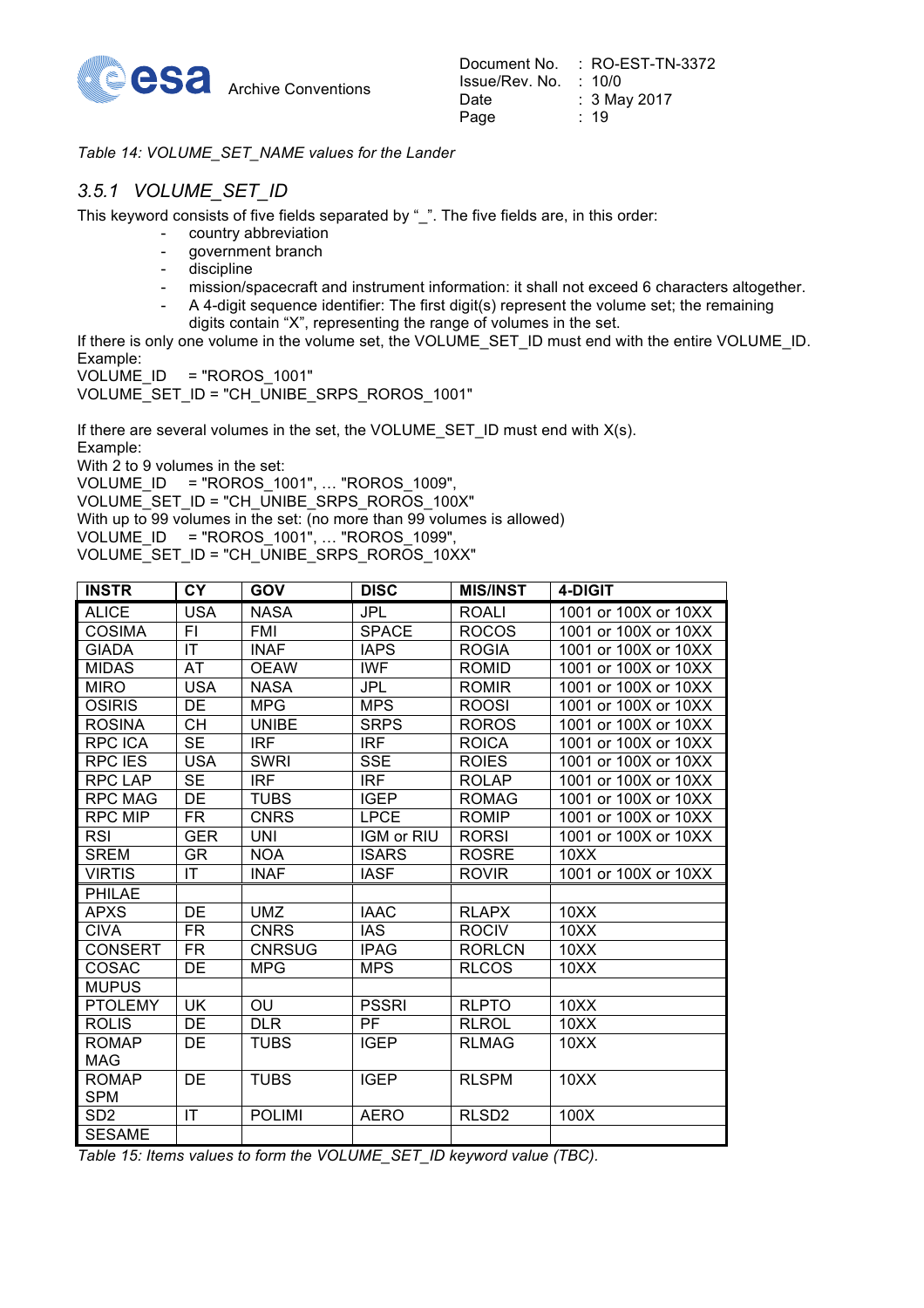

Document No. : RO-EST-TN-3372 Issue/Rev. No. : 10 / 0 Date Page : 3 May 201 7 : 20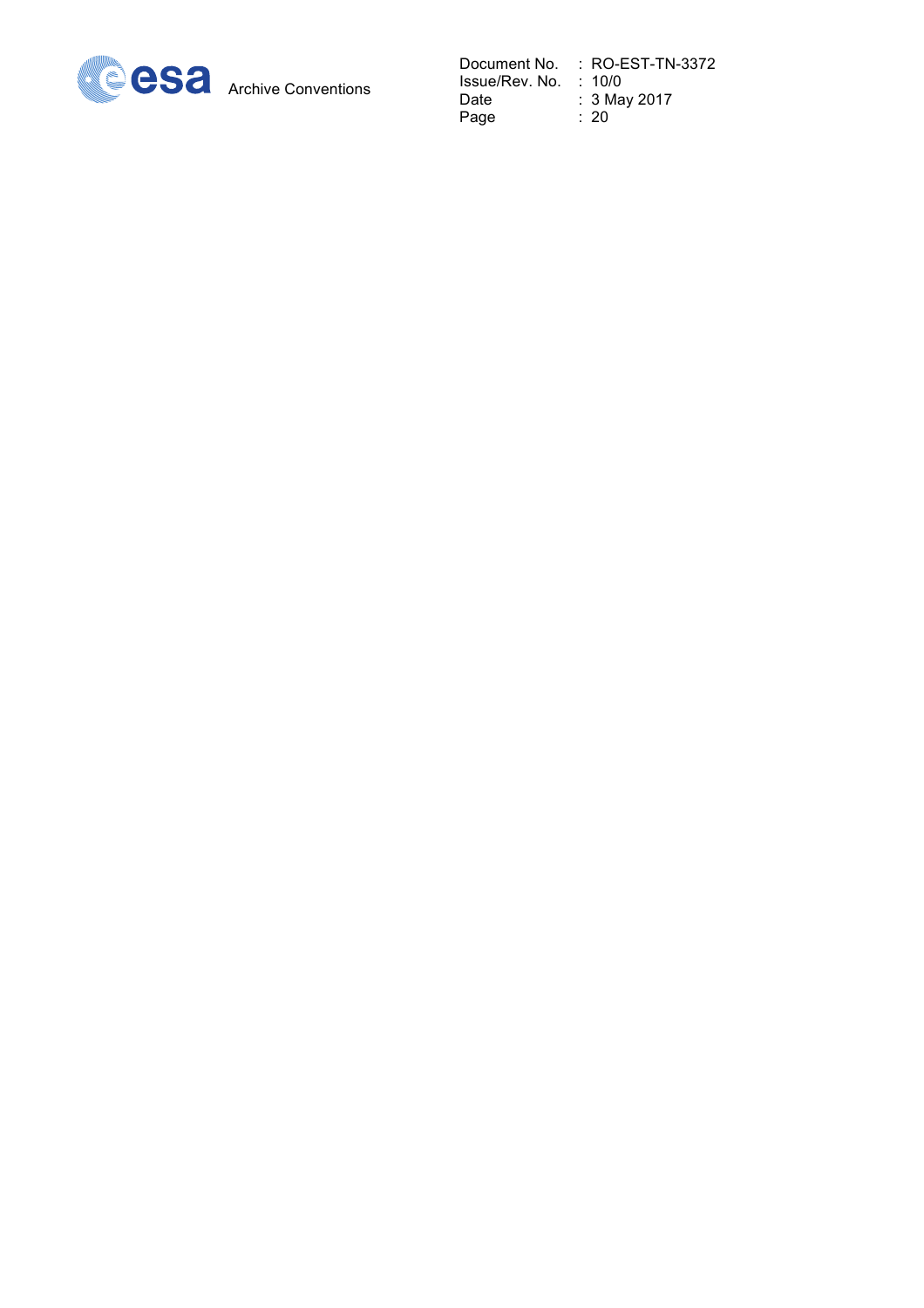

Document No. : RO-EST-TN-3372 : 3 May 2017  $\therefore$  21

| <b>INSTR</b>    | <b>VOLUME SET ID</b>            |
|-----------------|---------------------------------|
| <b>ALICE</b>    | USA NASA JPL ROALI ????         |
| <b>COSIMA</b>   | FI FMI SPACE ROCOS ????         |
| <b>GIADA</b>    | IT INAF IAPS ROGIA 100X or 10XX |
| <b>MIDAS</b>    | AT OEAW IWF ROMID ????          |
| <b>MIRO</b>     | USA NASA JPL ROMIR ????         |
| <b>OSIRIS</b>   | DE MPG MPS ROOSI ????           |
| <b>ROSINA</b>   | CH UNIBE SRPS ROROS ????        |
| <b>RPC ICA</b>  | SE IRF IRF ROICA ????           |
| <b>RPC IES</b>  | USA SWRI SSE ROIES ????         |
| <b>RPC LAP</b>  | SE IRF IRF ROLAP ????           |
| <b>RPC MAG</b>  | DE TUBS IGEP ROMAG ????         |
| <b>RPC MIP</b>  | FR CNRS LPCE ROMIP ????         |
| RSI             | GER UNI IGM RORSI ????          |
|                 | GER UNI RIU RORSI ????          |
| <b>SREM</b>     | GRE NOA ISARS ROSRE 10XX        |
| <b>VIRTIS</b>   | IT INAF IASF ROVIR ????         |
| PHILAE          |                                 |
| <b>APXS</b>     | DE UMZ IAAC RLAPX 10XX          |
| <b>CIVA</b>     | FR CNRS IAS ROCIV 10XX          |
| <b>CONSERT</b>  | FR CNRSUG IPAG RORLCN 10XX      |
| COSAC           | DE MPG MPS RLCOS 10XX           |
| <b>MUPUS</b>    |                                 |
| <b>PTOLEMY</b>  | UK OU PSSRI RLPTO 10XX          |
| <b>ROLIS</b>    | DE DLR PF RLROL 10XX            |
| <b>ROMAP</b>    | DE TUBS IGEP RLMAG 10XX         |
| MAG             |                                 |
| <b>ROMAP</b>    | HU KFKI AEKI RLSPM 10XX         |
| <b>SPM</b>      |                                 |
| SD <sub>2</sub> | IT POLIMI AERO RLSD2 100X       |
| <b>SESAME</b>   |                                 |

*Table 16: VOLUME\_SET\_ID values per instrument.*

### *3.5.2 VOLUME\_NAME*

The VOLUME groups similar data sets from one instrument. The VOLUME\_NAME element contains the name of a data volume. In most cases, the volume\_name is more specific than the VOLUME\_SET\_NAME. For example, the VOLUME\_NAME for the first volume in the VOYAGER IMAGES OF URANUS volume set is: "Volume 1: Compressed Images 24476.54 – 26439.58". As there is one data set per volume the VOLUME\_ID must be incremented per data sets.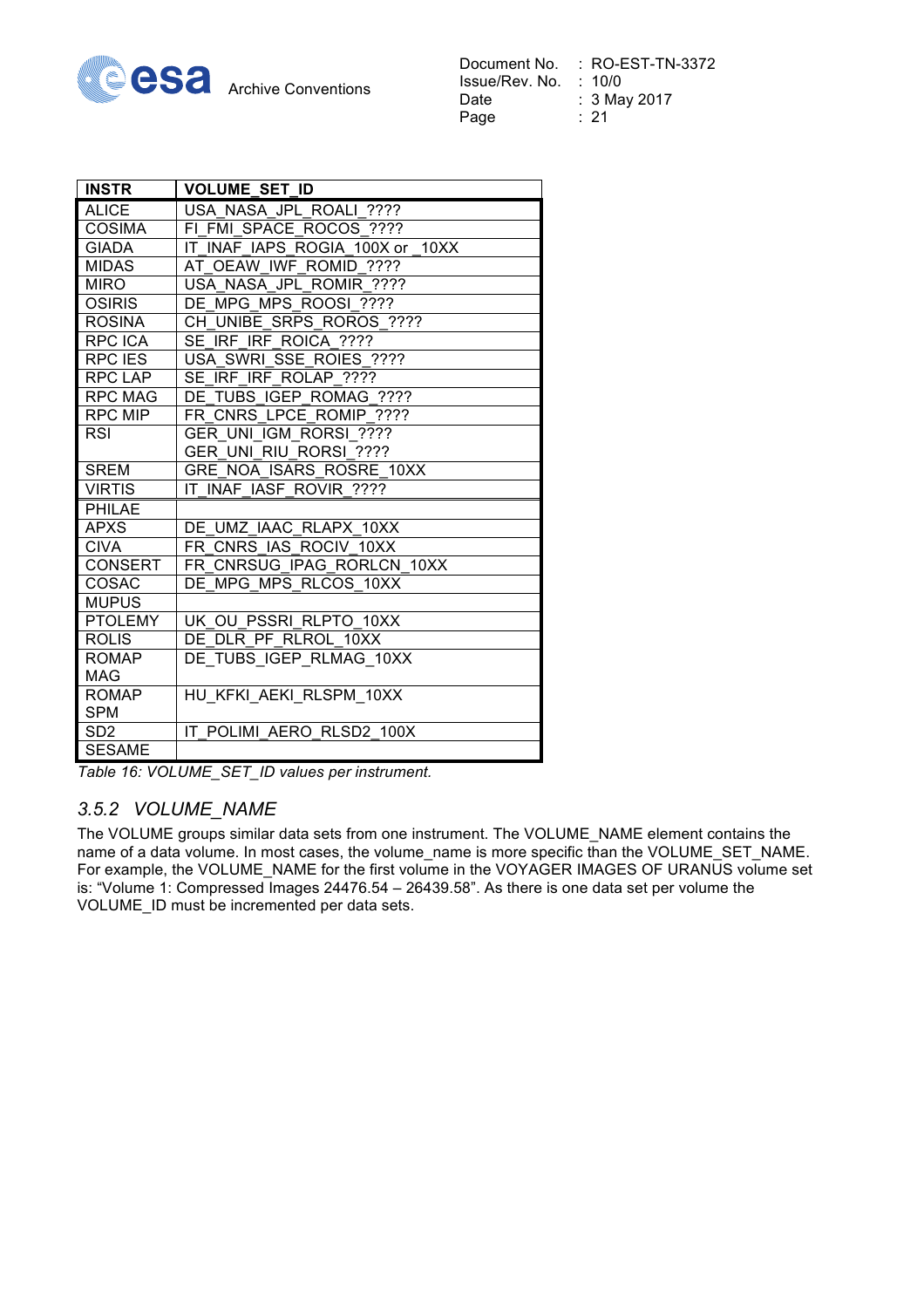

| <b>INSTR</b>               | <b>DATASET ID</b>                    | <b>VOLUME NAME</b>                                                          |
|----------------------------|--------------------------------------|-----------------------------------------------------------------------------|
| <b>ALICE</b>               | RO-C/CAL/X-ALICE-2-CVP1-V1.0         | ROSETTA ALICE<br><b>COMMISSIONING 1</b><br>PHASE, EXPERIMENT<br><b>DATA</b> |
| <b>COSIMA</b>              | RO-CAL-COSIMA-2-V1.0                 | ROSETTA COSIMA<br><b>CALIBRATION DATA</b><br><b>UPTO COMET PHASE</b>        |
| <b>GIADA</b>               | RO-X-GIA-2-CVP-FIRSTCOMM-V1.1        |                                                                             |
| <b>MIDAS</b>               | RO-X-MIDAS-3-EAR1-PC0-V1.0           | <b>ROMID 1002</b>                                                           |
| <b>MIRO</b>                | RO-CAL-MIRO-2-GRND-THERMALVAC-V1.0   | <b>RAW MIRO DATA FOR</b><br>THE GROUND PHASE                                |
| <b>OSIRIS</b>              | RO-X-OSIRIS-2-CVP-COMMISSIONING-V1.2 |                                                                             |
| <b>ROSINA</b>              | RO-X-ROSINA-2-ENG-V1.0               |                                                                             |
| <b>RPC ICA</b>             | RO-X-RPCICA-2-CVP-RAW-V1.0           |                                                                             |
| <b>RPC IES</b>             | RO-CAL-RPCIES-2-GRND-V1.0            |                                                                             |
| <b>RPC LAP</b>             | RO-X-RPCLAP-2-CVP-EDITED-V1.0        |                                                                             |
| <b>RPC MAG</b>             | RO-X-RPCMAG-2-CVP-RAW-V1.0           | <b>RPCMAG RAW DATA</b><br><b>FOR THE</b><br><b>COMMISIONNING PHASE</b>      |
| <b>RPC MIP</b>             | RO-CAL-RPCMIP-3-CVP-V1.0             |                                                                             |
| <b>RSI</b>                 | RO-X-RSI-1/2/3-CVP1-0001-V1.0        | RORSI 0001 2004 086 V<br>1.0                                                |
| <b>SREM</b>                | RO-X-SREM-5-CVP1-V1.0                | <b>SREM RAW AND</b><br><b>DERIVED DATA FOR</b><br>CVP <sub>1</sub>          |
| <b>VIRTIS</b>              | RO-CAL-VIRTIS-2-CVP-V1.0             |                                                                             |
| PHILAE                     |                                      |                                                                             |
| <b>APXS</b>                |                                      |                                                                             |
| <b>CIVA</b>                | RL-M-CIVA-2-MARS-V1.0                | <b>CIVA RAW DATA FOR</b><br>THE MARS SWING BY<br><b>PHASE</b>               |
| <b>CONSERT</b>             | RO/RL-CAL-CONSERT-2-CR4A-V1.0        | <b>CONSERT RAW DATA</b><br>FOR THE CR4A PHASE                               |
| COSAC                      | RL-CAL-COSAC-2-CVP-V1.0              | <b>COSAC RAW DATA FOR</b><br>THE COMMISSIONING<br><b>PHASE</b>              |
| <b>PTOLEMY</b>             | RL-CAL-PTOLEMY-2-CR4A-V1.0           | PTOLEMY RAW DATA<br>FOR THE CR4A PHASE                                      |
| <b>ROLIS</b>               | RL-M-ROLIS-2-MARS-V1.0               | <b>ROLIS RAW DATA FOR</b><br>THE MARS SWING BY<br><b>PHASE</b>              |
| <b>ROMAP</b><br>MAG        | RL-M-ROMAP-2-MARS-MAG-V1.0           | ROMAP MAG RAW DATA<br>FOR THE MARS SWING-<br>BY                             |
| <b>ROMAP</b><br><b>SPM</b> | RL-M-ROMAP-3-MARS-SPM-V1.0           | <b>ROMAP SPM</b><br><b>CALIBRATED DATA FOR</b><br>THE MARS SWING-BY         |
| SD <sub>2</sub>            | RL-CAL-SD2-3-CVP-V1.0                | <b>SD2 CALIBRATED DATA</b><br>FOR THE<br><b>COMMISSIONING PHASE</b>         |

*Table 17: VOLUME\_NAME keyword values (one example per instrument).*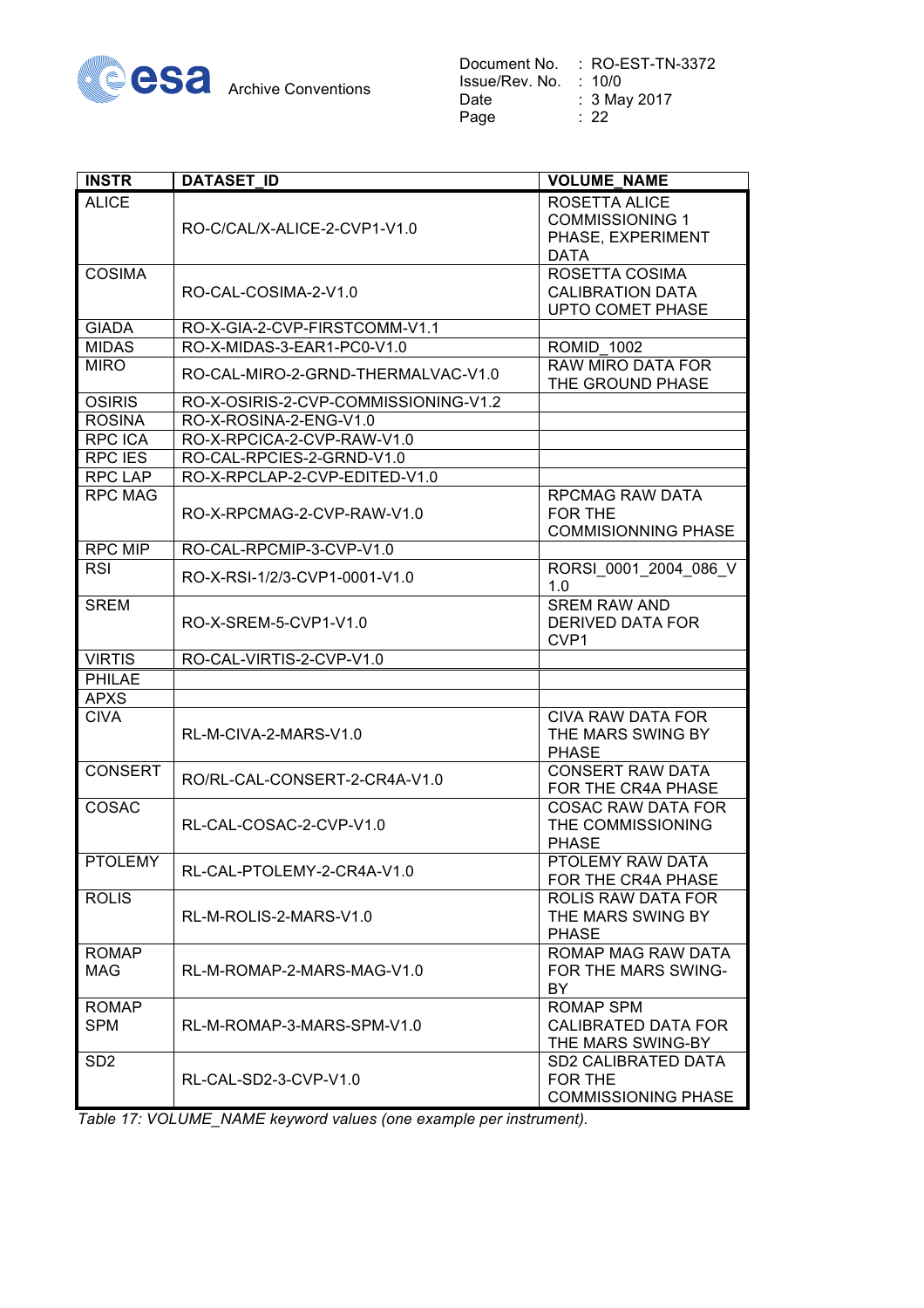

# *3.5.3 VOLUME\_ID*

Following PDS standards: "it is formed using

- a mission, spacecraft, or campaign identifier, followed by
- an optional instrument or data type identifier (total of 6 characters), followed by
- an underscore character and 4 digit sequence number."

The VOLUME\_ID keyword consists of the last two components of the VOLUME\_SET\_ID. It should not exceed 11 characters.

The digits at the end increment for each volume (i.e. 1001, 1002,…). Table 18 lists the values for the VOLUME\_ID keyword per data set.

| <b>INSTR</b>    | <b>DATASET ID</b>                    | <b>VOLUME ID</b>   |
|-----------------|--------------------------------------|--------------------|
| <b>ALICE</b>    | RO-C/CAL/X-ALICE-2-CVP1-V1.0         | ROAL2 0001         |
| <b>COSIMA</b>   | RO-CAL-COSIMA-2-V1.0                 | ROCOS 1001         |
| <b>GIADA</b>    | RO-X-GIA-2-CVP-FIRSTCOMM-V1.1        | <b>ROGIA 1001</b>  |
| <b>MIDAS</b>    | RO-CAL-MIDAS-3-CVP-FULL-V1.0         | <b>ROMID 1001</b>  |
| <b>MIRO</b>     | RO-CAL-MIRO-2-GRND-THERMALVAC-V1.0   | <b>ROMIR 1001</b>  |
| <b>OSIRIS</b>   | RO-X-OSIRIS-2-CVP-COMMISSIONING-V1.2 | <b>ROOSI 1001</b>  |
| <b>ROSINA</b>   | RO-X-ROSINA-2-ENG-V1.0               | ROROS_1001         |
| <b>RPC ICA</b>  | RO-X-RPCICA-2-CVP-RAW-V1.0           | <b>ROICA 1001</b>  |
| RPC IES         | RO-CAL-RPCIES-2-GRND-V1.0            | <b>ROIES 1001</b>  |
| <b>RPC LAP</b>  | RO-X-RPCLAP-2-CVP-EDITED-V1.0        | ROLAP 1001         |
| <b>RPC MAG</b>  | RO-X-RPCMAG-2-CVP-RAW-V1.0           | <b>ROMAG 1001</b>  |
| <b>RPC MIP</b>  | RO-CAL-RPCMIP-3-CVP-V1.0             | <b>ROMIP 1001</b>  |
| <b>RSI</b>      | RO-X-RSI-1/2/3-CVP1-0001-V1.0        | <b>RORSI 1001</b>  |
| <b>SREM</b>     | RO-X-SREM-5-CVP1-V1.0                | <b>ROSRE 1001</b>  |
| <b>VIRTIS</b>   | RO-CAL-VIRTIS-2-CVP-V1.0             | <b>ROVIR 1001</b>  |
| <b>PHILAE</b>   |                                      |                    |
| <b>APXS</b>     | RL-C-APXS-1-PHC-V1.0                 | <b>RLAPX 1001</b>  |
| <b>CIVA</b>     | RL-M-CIVA-2-MARS-V1.0                | <b>RLCIV2 1001</b> |
| <b>CONSERT</b>  | RO/RL-CAL-CONSERT-2-CR4A-V1.0        | ROLCN2 1001        |
| COSAC           | RL-CAL-COSAC-2-CVP-V1.0              | <b>RLCOS 1013</b>  |
| <b>PTOLEMY</b>  | RL-CAL-PTOLEMY-2-CR4A-V1.0           | RLPTO1_1019        |
| <b>ROLIS</b>    | RL-M-ROLIS-2-MARS-V1.0               | RLROL1_1020        |
| <b>ROMAP</b>    |                                      | <b>RLMAG2 1001</b> |
| <b>MAG</b>      | RL-M-ROMAP-2-MARS-MAG-V1.0           |                    |
| <b>ROMAP</b>    |                                      | RLSPM2 10??        |
| <b>SPM</b>      | RL-M-ROMAP-3-MARS-SPM-V1.0           |                    |
| SD <sub>2</sub> | RL-CAL-SD2-3-CVP-V1.0                | RLSD23 1001        |

*Table 18: VOLUME\_ID keyword values for the orbiter (one example per instrument).*

# *3.5.4 REQUIRED OBJECTS*

Two objects are required on the VOLUME object:

- CATALOG
- DATA\_PRODUCER

### 3.5.4.1 CATALOG

It lists the content of the CATALOG directory using pointers to the documents.

- CATALOG object shall contain:
	- DATA\_SET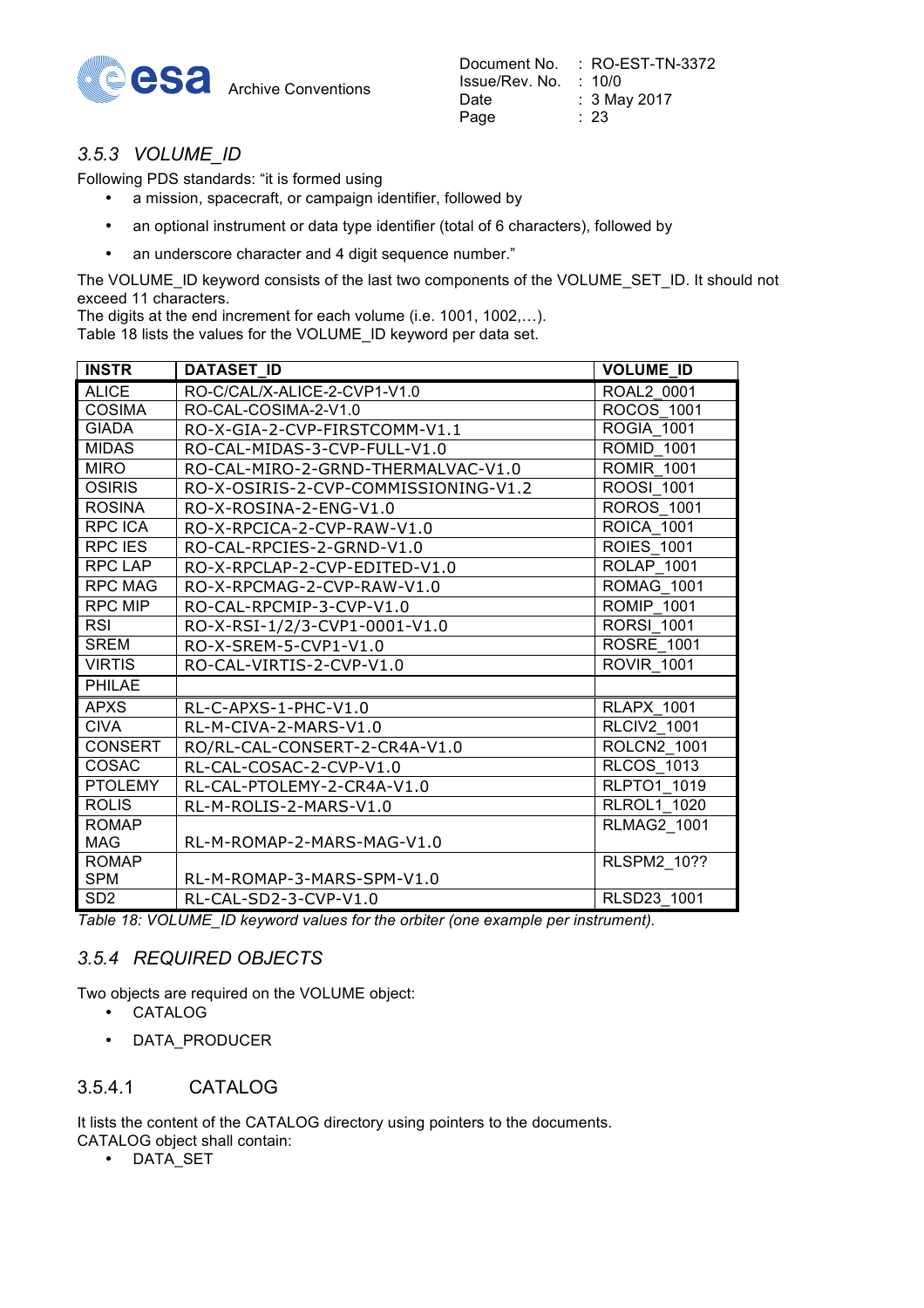

- INSTRUMENT
- INSTRUMENT\_HOST
- MISSION

# 3.5.4.2 DATA\_PRODUCER

The following keywords are required:

- INSTITUTION\_NAME
- FACILITY\_NAME
- FULL\_NAME
- ADDRESS\_TEXT

### 3.5.4.3 INSTITUTION\_NAME

| <b>INSTR</b>   | <b>INSTITUTION NAME</b>                                |
|----------------|--------------------------------------------------------|
| <b>ALICE</b>   | SOUTHWEST RESEARCH INSTITUTE                           |
| COSIMA         | FINNISH METEOROLOGICAL INSTITUTE                       |
| <b>GIADA</b>   | <u> INAF – INSTITUTO DI ASTROFISICA E PLANETOLOGIA</u> |
|                | SPAZIALI                                               |
| <b>MIDAS</b>   | AUSTRIAN ACADEMY OF SCIENCES                           |
| <b>MIRO</b>    | JET PROPULSION LABORATORY                              |
| OSIRIS         | MAX PLANCK INSTITUTE FOR SOLAR SYSTEM RESEARCH         |
| <b>ROSINA</b>  | UNIVERSITY OF BERN                                     |
| <b>RPC ICA</b> | SWEDISH INSTITUTE OF SPACE PHYSICS                     |
| <b>RPC IES</b> | SOUTHWEST RESEARCH INSTITUTE                           |
| RPC LAP        | SWEDISH INSTITUTE OF SPACE PHYSICS                     |
| RPC MAG        | IGEP-TU-BRAUNSCHWEIG                                   |
| <b>RPC MIP</b> | CENTRE NATIONAL D'ETUDES SPATIALES                     |
| <b>RSI</b>     | INSTITUT FUER GEOPHYSIK UND METEOROLOGIE               |
| <b>VIRTIS</b>  | INAF – INSTITUTO DI ASTROFISICA SPAZIALE E FISICA      |
|                | COSMICA                                                |
| <b>APXS</b>    |                                                        |

*Table 19: INSTITUTION\_NAME values per instrument.*

### 3.5.4.4 FACILITY\_NAME

| <b>INSTR</b>   | <b>FACILITY NAME</b>                         |
|----------------|----------------------------------------------|
| ALICE          | DEPARTMENT OF SPACE STUDIES                  |
| COSIMA         | <b>SPACE RESEARCH</b>                        |
| <b>GIADA</b>   | LABORATORIO DI FISICA COSMICA E PLANETOLOGIA |
| <b>MIDAS</b>   | <b>SPACE RESEARCH INSTITUTE</b>              |
| <b>MIRO</b>    | MIRO DATA PROCESSING TEAM                    |
| <b>OSIRIS</b>  | <b>MPS</b>                                   |
| <b>ROSINA</b>  | N/A                                          |
| <b>RPC ICA</b> | <b>INSTITUTET FOER RYMDFYSIK</b>             |
| <b>RPC IES</b> | SPACE SCIENCE AND ENGINEERING DIVISION       |
| <b>RPC LAP</b> | INSTITUTET FOER RYMDFYSIK                    |
| RPC MAG        | <b>IGEP</b>                                  |
| <b>RPC MIP</b> | SCIENCE OPERATIONS AND NAVIGATION CENTER     |
| <b>RSI</b>     | N/A                                          |
| <b>VIRTIS</b>  | N/A                                          |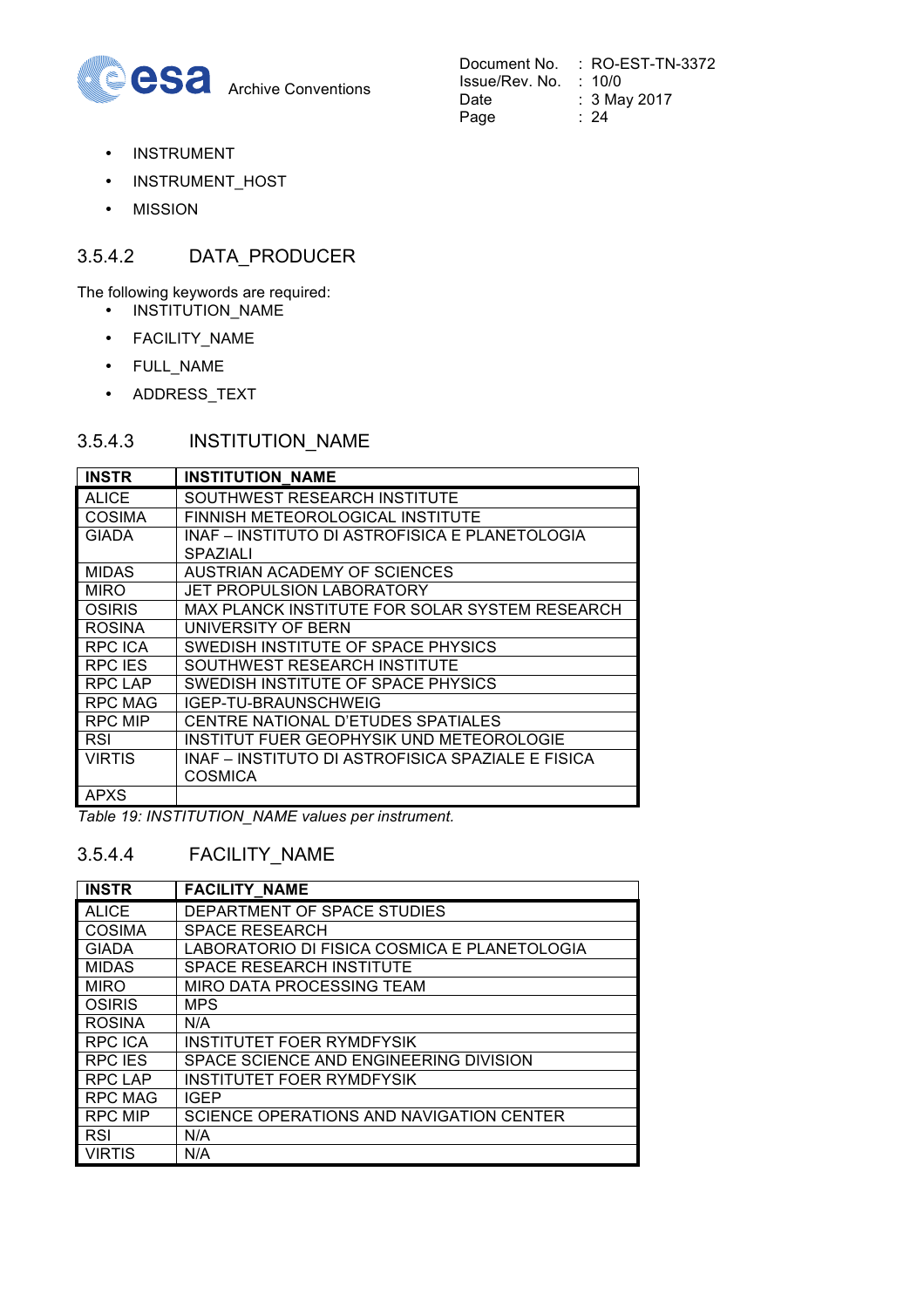

*Table 20: FACILITY\_NAME values per instrument.*

### 3.5.4.5 FULL\_NAME

Unless you may propose something else in agreement with the PI, we suggest using the PI name.

# **4. Geometry Information**

### **4.1 Geometry Keywords in Data Product Labels**

#### *4.1.1 List of strongly recommended keywords*

Several keywords shall be added to each data product in order to allow future users of the data quick access to geometrical information. Some of these are applicable to all instruments and are strongly recommended in all data product labels. Others are just optional and should be considered for use depending upon the type of instrument data being archived.

The six strongly recommended keywords in the label of the data products are:

SC\_SUN\_POSITION\_VECTOR SC\_TARGET\_POSITION\_VECTOR SC\_TARGET\_VELOCITY\_VECTOR SPACECRAFT\_ALTITUDE SUB\_SPACECRAFT\_LATITUDE SUB\_SPACECRAFT\_LONGITUDE

The optional list of geometry keywords is: SOLAR\_LONGITUDE SUB\_SOLAR\_LATITUDE SUB\_SOLAR\_LONGITUDE SC\_SUN\_VELOCITY\_VECTOR SPACECRAFT\_SOLAR\_DISTANCE LOCAL TRUE SOLAR TIME CENTER\_LATITUDE CENTER\_LONGITUDE PHASE\_ANGLE INCIDENCE\_ANGLE EMISSION\_ANGLE SLANT\_DISTANCE NORTH\_AZIMUTH SUB\_SPACECRAFT\_AZIMUTH SUB\_SOLAR\_AZIMUTH HORIZONTAL\_PIXEL\_SCALE VERTICAL\_PIXEL\_SCALE SOLAR\_ELONGATION TARGET\_CENTER\_DISTANCE RIGHT\_ASCENSION **DECLINATION** FOOTPRINT\_POINT\_LATITUDE FOOTPRINT\_POINT\_LONGITUDE QUATERNION QUATERNION\_DESC SPICE\_FILE\_NAME

#### *4.1.2 Time of computation for the geometry keywords*

The recommended time of computation for the geometry keywords is the start time of the observation, the same that is given as a value for the START\_TIME keyword.

In cases where the computation time of the geometry parameters is not equivalent to the value of the START TIME keyword, an explanation must be provided in the EAICD.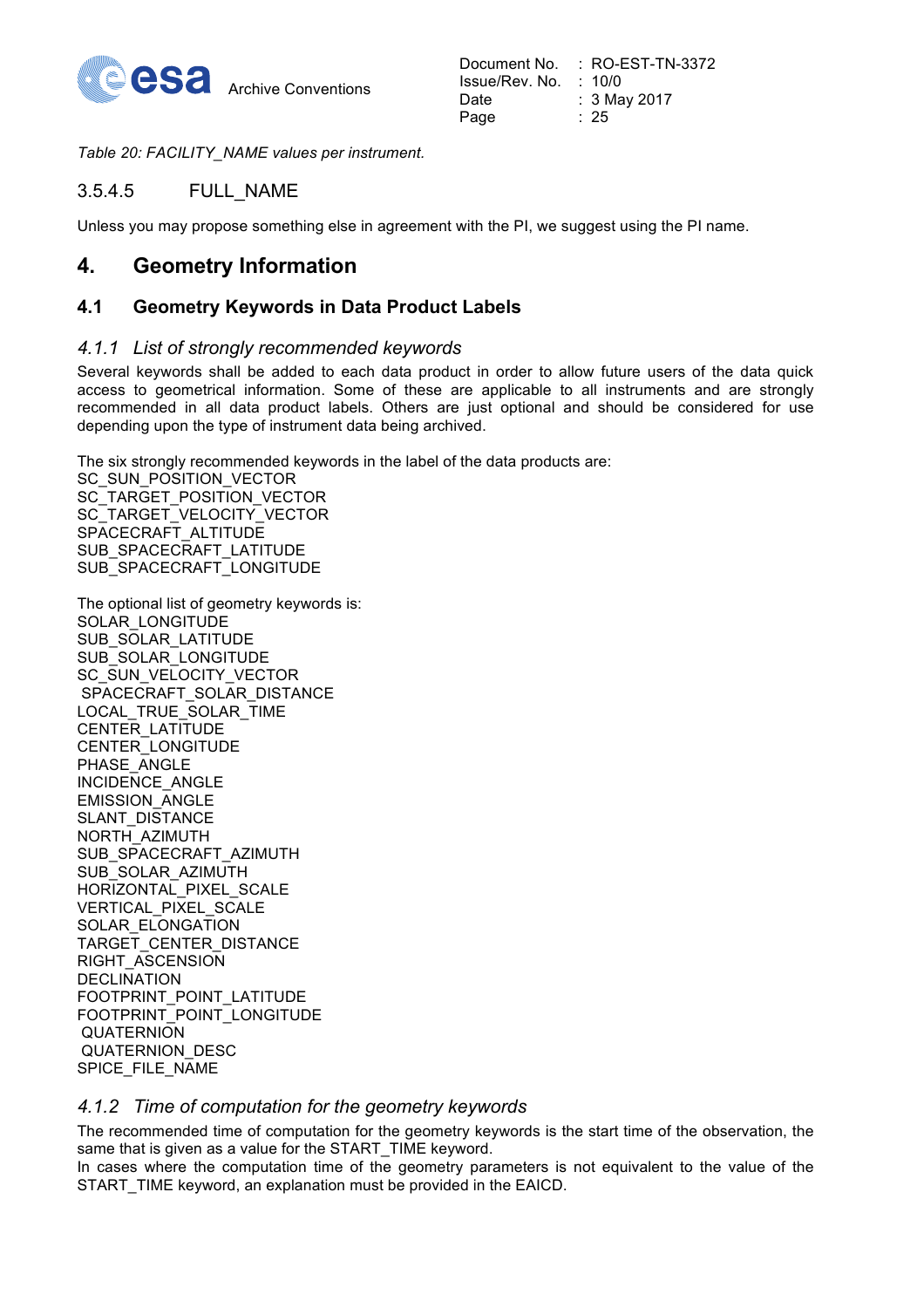

| Document No.   | $:$ RO-EST-TN-3372 |
|----------------|--------------------|
| Issue/Rev. No. | : $10/0$           |
| Date           | : 3 May 2017       |
| Page           | : 26               |

The time of computation for the geometry parameters is defined in:

- the label using the NOTE keyword (see 4.2);
- the DATASET.CAT;
- the EAICD.

### **4.2 Reference frame and Coordinate System**

In this section, we will present the coordinate system and reference frame used within the mission.

A reference frame is an ordered set of three mutually orthogonal (possibly time dependent) unit-length direction vectors, coupled with a location called the frame's "center" or "origin." In this sense, a reference frame is the perspective from which a system or body is observed. It provides a set of axes relative to which an observer can measure the position and motion of all points in a system, as well as the orientation of objects in it. There are two types of reference frames: inertial and non-inertial.

A frame's center is an ephemeris object whose location is coincident with the origin (0,0,0) of a reference frame.

The Earth Mean Equator J2000 is a reference frame. See the PDS Standard Reference, Chapter 2: "The Earth Mean Equator and Equinox of Julian Date 2451545.0 (referred to as the J2000 system) is the standard inertial reference frame."

A coordinate system is a system for assigning a finite sequence of components to each point in an ndimensional space.

The most common coordinate systems are the following:

The Cartesian coordinate system (also called the "rectangular coordinate system"), which, for three dimensional flat space, uses three numbers representing distances to the origin.

The polar coordinate systems:

Cylindrical coordinate system represents a point in space by an angle, a distance from the origin and a height.

Spherical coordinate system represents a point in space with two angles and a distance from the origin.

Body-Fixed Rotating Coordinate systems are coordinate systems aligned with the spin axis of the body. The equator defines the fundamental plane of the system.

The Planetocentric system is a spherical body-fixed rotating coordinate systems: it has an origin at the center of mass of the body. Planetocentric latitude is the angle between the equatorial plane and a vector connecting the point of interest and the origin of the coordinate system. Latitudes are defined as positive in the northern hemisphere of the body. Longitudes increase eastward. The radius is measured from the center of the body.

#### *4.2.1 Reference frame: J2000*

The J2000 reference system is the inertial reference frame Earth Mean Equator and Equinox of Julian Date 2451545.0.

For the following keywords the reference frame used is clearly defined as the J2000 in the PDS dictionary: SC\_SUN\_POSITION\_VECTOR: J2000 corrected for light time and stellar aberration, evaluated at epoch at which the observation was made.

SC\_TARGET\_POSITION\_VECTOR: J2000 corrected for light time, evaluated at epoch at which the observation was made.

SC\_TARGET\_VELOCITY\_VECTOR: J2000 corrected for light time, evaluated at epoch at which the observation was made.

Although the inertial reference frame is given in the PDS definition of the keyword, it is of importance to have the information in the label. This information is provided in the label using the NOTE keyword – see 4.2.6.

The name of the reference frame used is documented in:

- the label using the NOTE keyword;
- the DATASET.CAT see 4.2.7;
- the  $E AICD see 4.2.8$ .

The SPACECRAFT\_ALTITUDE is the distance in km measured from the center of mass of the target. The units used are documented in the label using the NOTE keyword.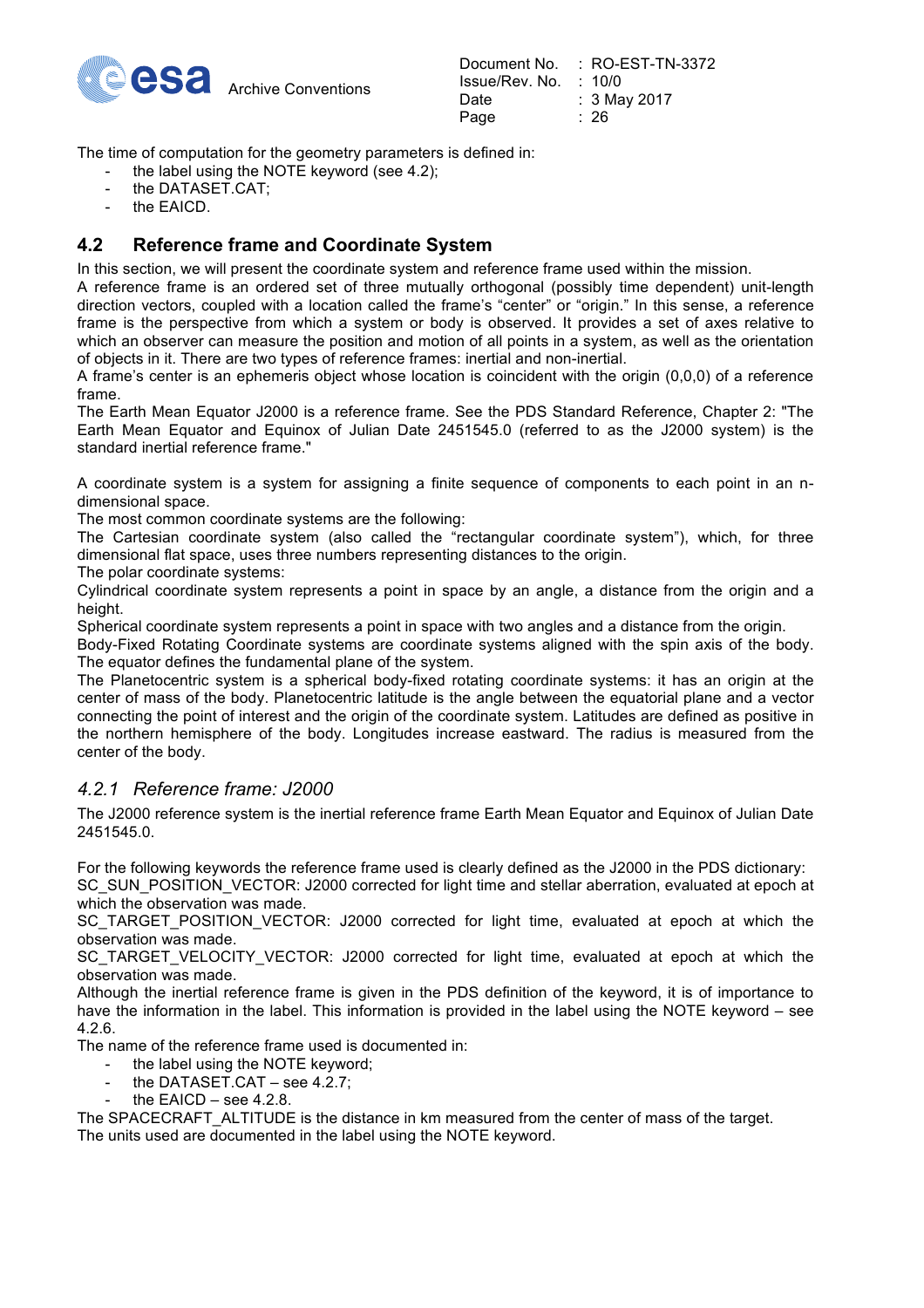

### *4.2.2 Coordinate system: Body fixed system (cometocentric)*

The chosen coordinate system to compute geometry parameters containing latitude and longitude information is documented in the label using the NOTE keyword. This is the case for the two following keywords:

SUB\_SPACECRAFT\_LATITUDE SUB\_SPACECRAFT\_LONGITUDE.

Rosetta teams intend to use a common Body fixed system: The Cheops Reference frame. The coordinate system is completely right handed, with -90°  $\leq$  latitude  $\leq$  +90° and 0°  $\leq$  longitude  $\leq$  360°. These coordinates should always be provided with observations for which they are meaningful, and particularly for all observations of the nuclear surface.

### *4.2.3 Coordinate system: Coma system*

The mission may use a Coma System, which definition is:

- Right handed
- Z toward sun
- X in orbit plane with sense of orbital motion
- Y orthogonal.
- This is a reference frame that rotates with the comet's orbital motion so that one axis always points at the sun. It can be conveniently expressed either as rectangular coordinates or as spherical or cylindrical coordinates as long as everything is in the same frame. These coordinates should be provided only where they are meaningful.

### *4.2.4 Coordinate system: Solar Equator System*

The Coma System is important for most orbiter instruments but others, like RPC MAG, use a system based on solar equator (CSEQ). RPC MAG data are given in these coordinates, which definition is: The body-Centered Solar EQuatorial (CSEQ) frames for the Rosetta primary target comet 67P/Churyumov-Gerasimenko and secondary target asteroid 21/LUTETIA are named '67P/C-G\_CSEQ' and '21/LUTETIA\_CSEQ'. These frames are defined as a two-vector style dynamic frames as follows:

- +X axis is the position of the Sun relative to the body; it's the primary vector and points from the body to the Sun;
- $-$  +Z axis is the component of the Sun's north pole of date orthogonal to the  $+X$  axis;
- +Y axis completes the right-handed reference frame;
- The origin of this frame is the body's center of mass.

All the vectors are geometric: no aberration corrections are used.

# *4.2.5 SPACECRAFT\_ALTITUDE*

The SPACECRAFT\_ALTITUDE keyword definition in the PDS dictionary states: "The spacecraft altitude element provides the distance from the spacecraft to a reference surface of the target body measured normal to that surface."

However, some instruments, because of the complexity of the comet surface, preferred to give the information with respect to the centre of mass. In this case, the NOTE keyword must mention that the SPACECRAFT\_ALTITUDE is computed from the centre of mass and not from the comet surface. The information should be also explained in the EAICD.

### *4.2.6 Label NOTE*

Instead of the keyword COORDINATE\_SYSTEM\_NAME, which is too ambiguous in its definition and does not allow the specification of both the inertial reference frame and the coordinate system in a body fixed